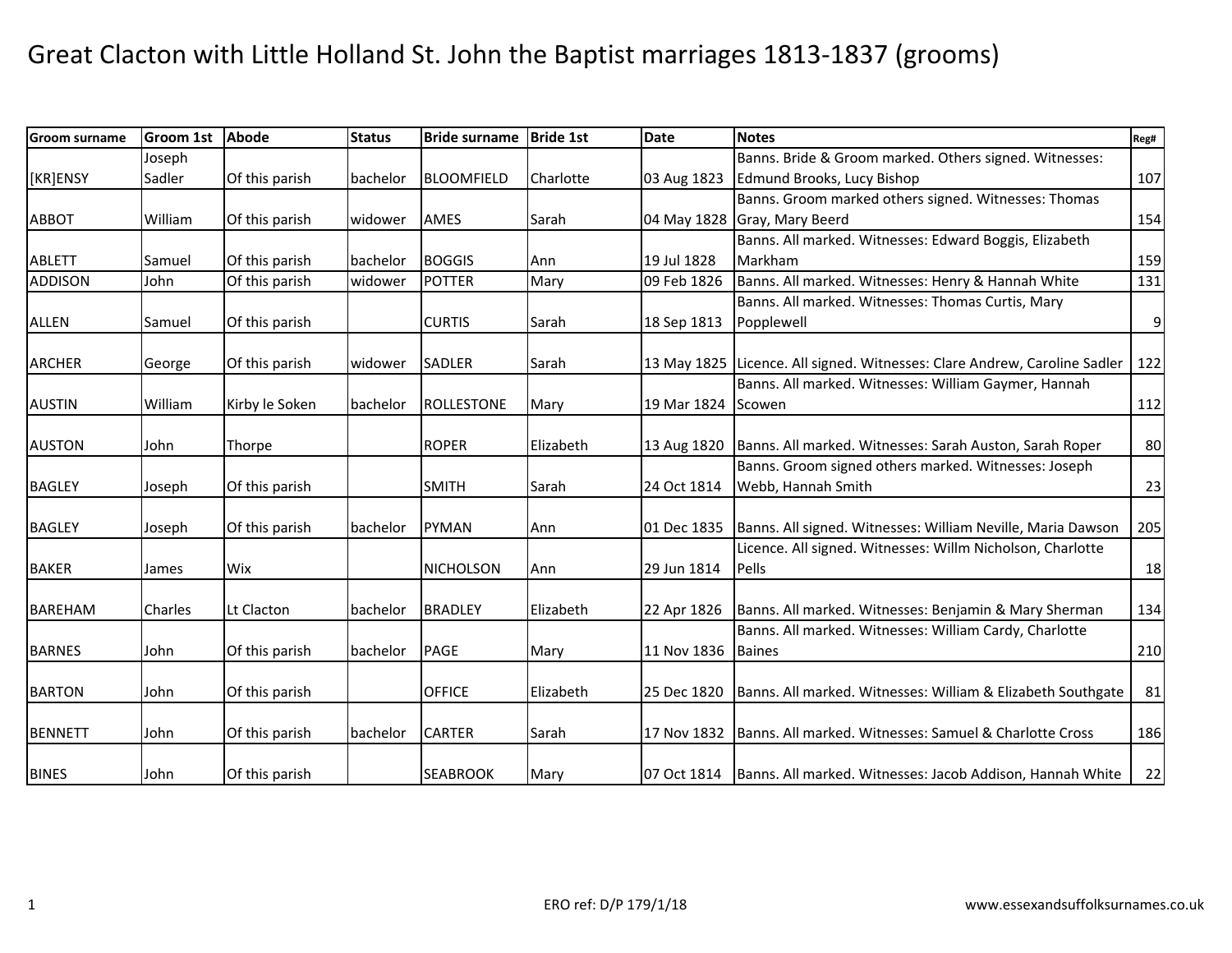| Groom surname     | <b>Groom 1st</b> | Abode          | <b>Status</b> | <b>Bride surname</b> | <b>Bride 1st</b> | Date        | <b>Notes</b>                                                         | Reg# |
|-------------------|------------------|----------------|---------------|----------------------|------------------|-------------|----------------------------------------------------------------------|------|
|                   |                  |                |               |                      |                  |             | Banns. Bride & Groom marked others signed. Witnesses: G*             |      |
| <b>BINES</b>      | John             | Lt Clacton     | widower       | <b>BLACKBIRD</b>     | Mary             | 26 Sep 1831 | & Phillis Blunden                                                    | 177  |
|                   |                  |                |               |                      |                  |             |                                                                      |      |
| <b>BINES</b>      | James            | Of this parish | widower       | <b>WRIGHT</b>        | Mary             | 01 Nov 1834 | Banns. All marked. Witnesses: John Powell, Elizabeth Wink            | 198  |
|                   |                  |                |               |                      |                  |             | Banns. All marked. Witnesses: William Cook, Elizabeth                |      |
| <b>BISHOP</b>     | John             | Of this parish |               | <b>EARTHY</b>        | Elizabeth        | 31 Jul 1814 | Roberts                                                              | 19   |
|                   |                  |                |               |                      |                  |             | Banns. Wit. 2 (Mary Freeman) signed others marked. Witness           |      |
| <b>BLOOMFIELD</b> | William          | Of this parish |               | <b>COOK</b>          | Lucy             | 04 Nov 1821 | 1: Daniel Bloomfield                                                 | 90   |
|                   |                  |                |               |                      |                  |             | Banns. Bride & Wit. 2 (John Neal) signed others marked.              |      |
| <b>BLOOMFIELD</b> | Daniel           | Of this parish | bachelor      | FREEMAN              | Mary             | 10 Dec 1822 | Witness 1: Hannah Bloomfield                                         | 101  |
|                   | George           |                |               |                      |                  |             | Banns. Bride marked others signed. Witnesses: Wm Ives,               |      |
| <b>BLUNDEN</b>    | Mead             | Of this parish | bachelor      | <b>JONES</b>         | Phillis          | 04 Apr 1826 | Josiah Peeling                                                       | 133  |
|                   |                  |                |               |                      |                  |             |                                                                      |      |
| <b>BLUNDEN</b>    | John             | Of this parish | bachelor      | <b>CROSS</b>         | Hannah           | 30 Sep 1829 | Banns. All marked. Witnesses: James Cook, Anne Cross                 | 164  |
|                   |                  |                |               |                      |                  |             | Banns. Bride & Groom marked others signed. Witnesses:                |      |
| <b>BLUNDEN</b>    | Samuel           | Of this parish | bachelor      | <b>HATTON</b>        | Mary             | 25 Jul 1830 | Galen Woods, Elner Neel                                              | 169  |
|                   |                  |                |               |                      |                  |             | Banns. Witness 2 (Rebecca Reed) marked others signed.                |      |
| <b>BOGGIS</b>     | Benjamin         | Of this parish | bachelor      | <b>JACKAMAN</b>      | Mary             | 14 Mar 1834 | Witness 1: William Hart                                              | 193  |
| <b>BONES</b>      | James            | Of this parish |               | <b>BEVAN</b>         | Sarah            | 27 Nov 1818 | Banns. All marked. Witnesses: Mary Bevan, John Row                   | 64   |
|                   |                  |                |               |                      |                  |             |                                                                      |      |
| <b>BRADBROOK</b>  | Robert           | Of this parish | widower       | <b>GERMANY</b>       | Elizabeth        | 23 Oct 1824 | Banns. All marked. Witnesses: Robert Page, Susan Cole                | 117  |
|                   |                  |                |               |                      |                  |             | Banns. Groom & Wit.1 (Benjamin Clark) signed others                  |      |
| <b>BRAYBY</b>     | George           | Of this parish | widower       | <b>GREEN</b>         | Sarah            | 13 Oct 1828 | marked. Witness 2: Lucy Carter                                       | 160  |
|                   |                  |                |               |                      |                  |             | Banns. Witness (John Thompson, Thomas Jonah Day) signed              |      |
| <b>BRETT</b>      | Richard          | Of this parish |               | <b>TYE</b>           | Sarah            | 20 Mar 1818 | others marked.                                                       | 57   |
|                   |                  | St Mary        |               |                      |                  |             | Licence. Bride marked others signed. Witnesses: Joseph Halls         |      |
| <b>BROOKER</b>    | Samuel           | Colchester     | bachelor      | <b>BROOKS</b>        | Hannah           | 03 Sep 1834 | Bare, Hannah Howard                                                  | 196  |
|                   |                  |                |               |                      |                  |             | Banns & consent of parents. All marked. Witnesses: James             |      |
| <b>BROOKS</b>     | George           | Of this parish |               | <b>HARRIS</b>        | Elizabeth        | 23 Jan 1820 | Brooks, Sarah Smith                                                  | 77   |
| <b>BROWN</b>      | Thomas           | Of this parish |               | WELLS                | Ann              | 08 Dec 1817 | Banns. All signed. Witnesses: Wm Wells, Elanor Wells                 | 54   |
|                   |                  |                |               |                      |                  |             |                                                                      |      |
| <b>BURGESS</b>    | William          | Weeley         |               | <b>BIRD</b>          | Susan            |             | 14 Mar 1815   Banns. All signed. Witnesses: Willm Leech?, Sarah Bird | 24   |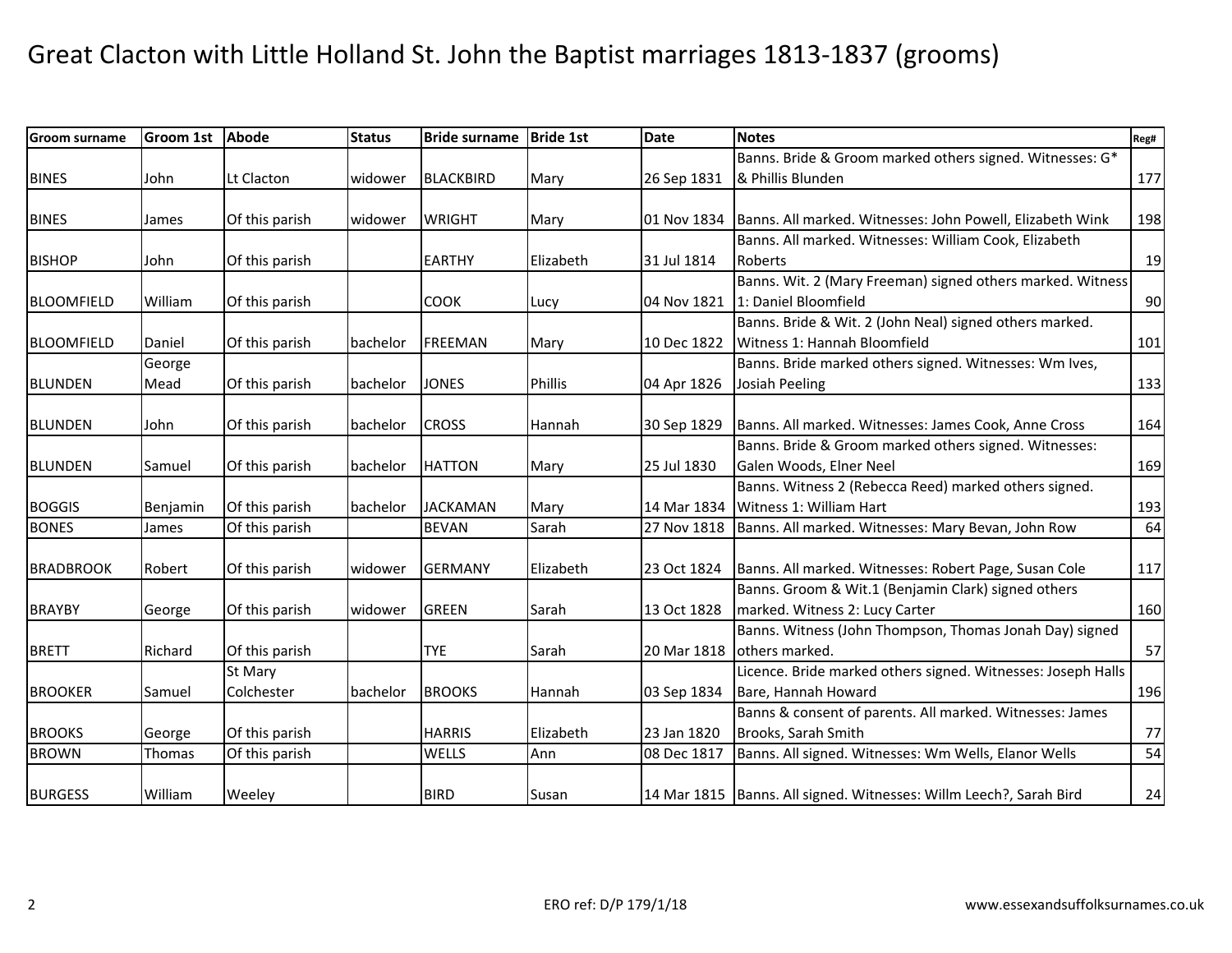| <b>Groom surname</b> | <b>Groom 1st</b> | <b>Abode</b>            | <b>Status</b> | <b>Bride surname</b> | <b>Bride 1st</b> | <b>Date</b> | <b>Notes</b>                                               | Reg# |
|----------------------|------------------|-------------------------|---------------|----------------------|------------------|-------------|------------------------------------------------------------|------|
|                      |                  |                         |               |                      |                  |             | Licence. Witness 1 (Jeremiah Cole) marked others signed.   |      |
| <b>BURGESS</b>       | Richard          | <b>Burstall Suffolk</b> |               | <b>WASPE</b>         | Mary             | 27 Nov 1817 | Mary Ann Wilson                                            | 52   |
|                      |                  |                         |               |                      |                  |             | Banns. Groom signed others marked. Witnesses: John &       |      |
| <b>BURRELL</b>       | Richard          | Of this parish          | bachelor      | <b>CROSS</b>         | Ann              | 19 Mar 1833 | Hannah Blunden                                             | 189  |
|                      |                  | St Mary,                |               |                      |                  |             |                                                            |      |
|                      |                  | Whitechapel,            |               |                      |                  |             | Groom Master Mariner & Wit 1 (Jess Cole) signed, others    |      |
| <b>BYRON</b>         | Robert           | Middlesex               |               | <b>CURTIS</b>        | Ann              | 25 Jul 1821 | marked. Witness 2: Susan Curtis                            | 85   |
|                      |                  |                         |               |                      |                  |             | Banns. All marked. Witnesses: Phoebe Graham, Samuel        |      |
| <b>CARRINGTON</b>    | Joseph           | Of this parish          |               | <b>ELRIDGE</b>       | Susanna          | 13 Oct 1819 | Carrington                                                 | 72   |
|                      |                  |                         |               |                      |                  |             | Banns. Bride signed others marked. Witnesses: John Powel,  |      |
| <b>CARRINGTON</b>    | John             | Thorpe le Soken         | bachelor      | <b>SLOWGROVE</b>     | Elizabeth        | 21 Mar 1823 | <b>Mary Carrington</b>                                     | 104  |
|                      |                  |                         |               |                      |                  |             | Banns. Witness 1 (John Neal) signed others marked. Witness |      |
| <b>CARRINGTON</b>    | Samuel           | Of this parish          | bachelor      | <b>NEAL</b>          | Martha           | 10 Oct 1823 | 2: Elizabeth Neal                                          | 109  |
|                      |                  |                         |               |                      |                  |             | Banns. Witness 2 (William Grimwood) signed others marked.  |      |
| <b>CARRINGTON</b>    | Samuel           | Of this parish          | widower       | <b>GRIMWOOD</b>      | Susan            | 09 Nov 1827 | Witness 1: Mary Grimwood                                   | 149  |
|                      |                  |                         |               |                      |                  |             | Banns. Bride & Groom marked others signed. Witnesses:      |      |
| <b>CARTER</b>        | Wwilliam         | Of this parish          | bachelor      | <b>INGRAM</b>        | Ann              | 06 Oct 1826 | William Cox, James Pells                                   | 140  |
|                      |                  |                         |               |                      |                  |             |                                                            |      |
| <b>CARTER</b>        | William          | Of this parish          | widower       | <b>GOFF</b>          | Elizabeth        | 28 Nov 1830 | Banns. All marked. Witnesses: Thomas Curtis, Maria Goff    | 174  |
|                      |                  |                         |               |                      |                  |             | Banns. Witness 1 (Jo* Burnham) signed others marked.       |      |
| <b>CARTER</b>        | William          | Of this parish          | widower       | <b>WILTSHIRE</b>     | Elizabeth        | 03 Nov 1832 | Witness 2: Marian Pigg                                     | 185  |
|                      |                  |                         |               |                      |                  |             | Banns. All marked. Witnesses: John Carter, Elizabeth       |      |
| <b>CARTER</b>        | William          | Of this parish          | bachelor      | <b>HOWELL</b>        | Mary             | 11 Jul 1834 | Mortlock                                                   | 195  |
|                      |                  |                         |               |                      |                  |             | Banns. Witness 1 (Thos Cole) signed others marked. Witness |      |
| <b>CASTON</b>        | John             | Of this parish          | bachelor      | <b>SPINKS</b>        | Jemima           | 28 Sep 1826 | 2: Hannah Goby                                             | 139  |
|                      |                  |                         |               |                      |                  |             | Banns. Groom & Wit. 2 (Matilda Burnham) signed others      |      |
| <b>CAUSTON</b>       | John             | Of this parish          | bachelor      | <b>GOFF</b>          | Mary             | 11 Oct 1835 | marked. Witness 1: William Causton                         | 203  |
|                      |                  |                         |               |                      |                  |             | Banns. Groom & Wit. 1 (Robt Carter) signed others marked.  |      |
| <b>CLARK</b>         | Benjamin         | Of this parish          |               | <b>CARTER</b>        | Ruth             | 13 Nov 1818 | Witness 2: Elizabeth Harris                                | 63   |
|                      |                  |                         |               |                      |                  |             |                                                            |      |
| <b>CLARKE</b>        | Daniel           | Of this parish          | bachelor      | <b>DAVEY</b>         | Susannah         | 30 Jul 1826 | Banns. All signed. Witnesses: James Pells, R Edinborough   | 137  |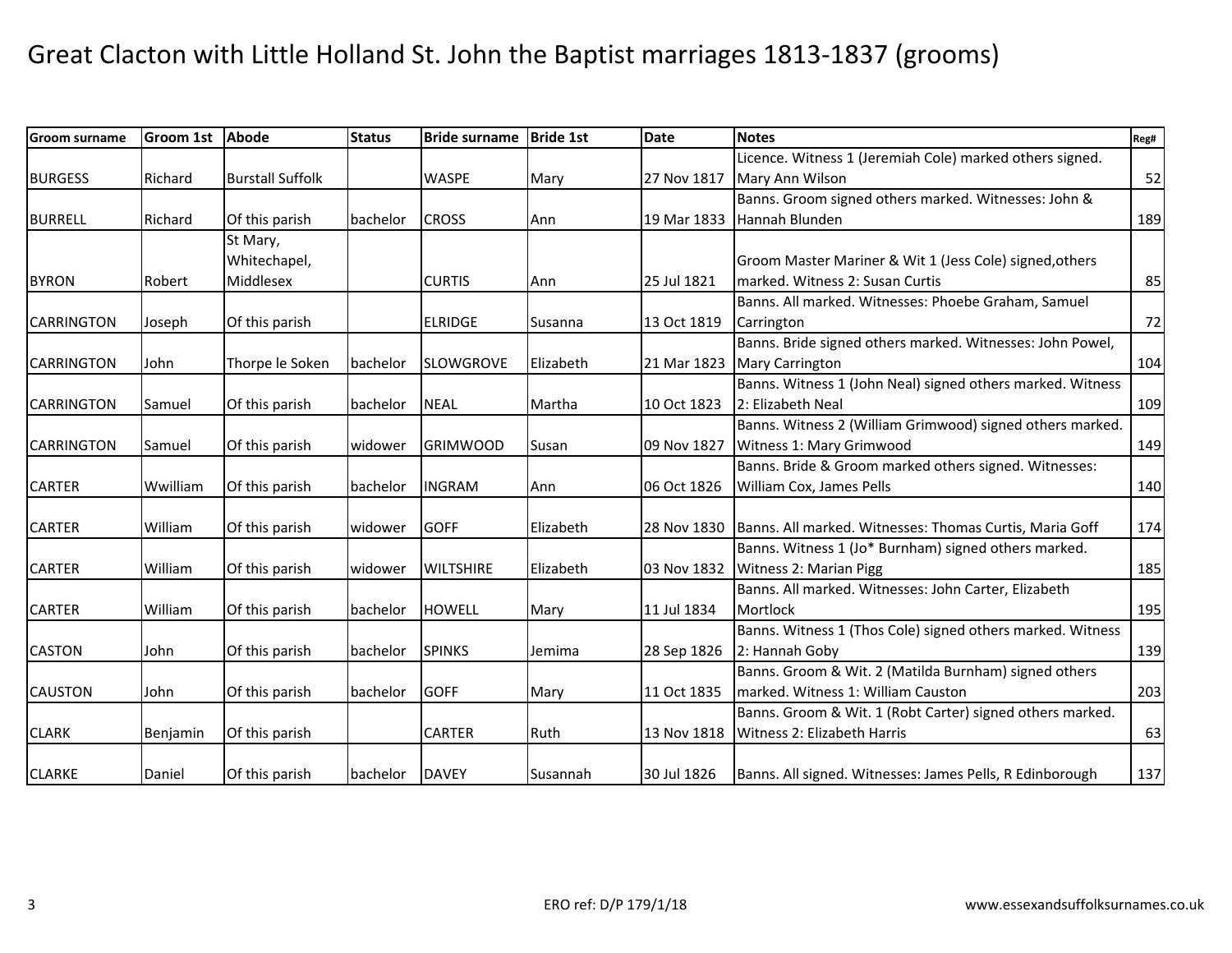| Groom surname    | <b>Groom 1st</b> | <b>Abode</b>   | <b>Status</b>   | <b>Bride surname</b> | <b>Bride 1st</b> | <b>Date</b> | <b>Notes</b>                                                | Reg# |
|------------------|------------------|----------------|-----------------|----------------------|------------------|-------------|-------------------------------------------------------------|------|
|                  |                  |                |                 |                      |                  |             | Banns. Groom signed others marked. Witnesses: Thomas        |      |
| <b>CLARKE</b>    | Joseph           | Of this parish | bachelor        | <b>LAMBERT</b>       | Amy              | 02 Mar 1832 | Ward, Mary Hart                                             | 180  |
|                  |                  |                |                 |                      |                  |             | Banns. All marked. Witnesses: Abraham Newman, Hannah        |      |
| <b>CLEMENTS</b>  | Edward           | Of this parish | bachelor        | <b>DOVE</b>          | Martha           | 01 Jul 1828 | <b>Clements</b>                                             | 158  |
|                  |                  |                |                 |                      |                  |             | Banns. Bride marks others sign Groom Clow as Wit.1 (Robert  |      |
| <b>CLOUGH</b>    | John             | Of this parish | widower         | <b>KEEBLE</b>        | Hannah           | 03 Mar 1836 | Clow). Witness 2: Mary Maskell Gosling                      | 207  |
|                  |                  |                |                 |                      |                  |             | Banns. Witness 2 (Eliza Day) signed others marked. Witness  |      |
| <b>CLOW</b>      | Henry            | Of this parish | bachelor        | <b>SANDERS</b>       | Lucy             | 24 Oct 1823 | 1: Joseph Tillet                                            | 110  |
|                  |                  |                |                 |                      |                  |             | Banns. Groom Jun. & Witness 1 (William Clarke) signed       |      |
| <b>COCK</b>      | George           | Of this parish | bachelor        | <b>CLARKE</b>        | Lucy Mash        | 29 Jun 1825 | others marked. Witness 2: Eliz Clarke                       | 124  |
|                  |                  |                |                 |                      |                  |             | Banns. Bride & Groom signed others marked. Witnesses:       |      |
| <b>COLE</b>      | <b>Thomas</b>    | Of this parish | bachelor        | <b>GLADWELL</b>      | Mary Ann         | 05 Jan 1827 | Cristopher & Caroline Gladwell                              | 142  |
|                  |                  | St Mary,       |                 |                      |                  |             |                                                             |      |
|                  |                  | Whitechapel,   |                 |                      |                  |             | Licence. All signed. Witnesses: Willm Nicholson, Charlotte  |      |
| <b>COOPER</b>    | Obadiah          | Middlesex      |                 | <b>NICHOLSON</b>     | Elizabeth        | 15 Mar 1814 | Pells                                                       | 15   |
|                  |                  |                |                 |                      |                  |             |                                                             |      |
| <b>COOPER</b>    | Carrington       | Of Ramsey      |                 | <b>HOWARD</b>        | Louisa           | 03 Mar 1821 | Licence. All signed. Witnesses: Jos Howard, Mary Maskall    | 84   |
|                  |                  |                |                 |                      |                  |             | Banns. Bride & Wit. 1 (John Rowland) signed others marked.  |      |
| <b>CORBLE</b>    | John             | Of this parish | bachelor        | DAY                  | Eliza            | 21 Jul 1826 | Witness 2: Sarah Rowland                                    | 136  |
|                  |                  |                |                 |                      |                  |             | Banns. Bride & Wit 2 (Sarah Baxter) signed others marked.   |      |
| <b>COTTEN</b>    | John             | Of this parish | bachelor        | FARTHING             | Lydia            | 28 May 1828 | Witness 1: Robert Deeks                                     | 155  |
|                  |                  |                |                 |                      |                  |             |                                                             |      |
| <b>COULSON</b>   | William          | Of this parish |                 | <b>PALMER</b>        | Ann              | 08 Jul 1813 | Banns. All signed. Witnesses: James Maskell, Maria Pilbrow  | 8    |
|                  |                  |                |                 |                      |                  |             | Banns. Groom & Wit.2 (Sarah Willsher) signed others         |      |
| <b>COVENEY</b>   | John             | Of this parish |                 | <b>CORNELIUS</b>     | Mary Ann         | 23 Mar 1819 | marked. Witness 1: John Bates                               | 66   |
|                  |                  |                |                 |                      |                  |             | Banns. Bride marked others signed. Witnesses: William Cole, |      |
| COX              | William          | Of this parish | bachelor        | <b>GRIGSON</b>       | Mary             | 14 Feb 1828 | <b>Elizabeth Clark</b>                                      | 152  |
|                  |                  |                |                 |                      |                  |             | Banns. Bride & Witness 1 (Thomas Mcarthy) signed others     |      |
| <b>COYLE</b>     | James            | Of this parish | bachelor        | <b>MAHER</b>         | Matilda          | 10 Jul 1832 | marked. Witness 2: Mary Rowe                                | 184  |
|                  |                  |                |                 |                      |                  |             | Banns. Groom marked others signed. Witnesses: Robt          |      |
| <b>CRANFIELD</b> | Samuel           | Of this parish | bachelor SALMON |                      | Charlotte        | 19 Jun 1828 | Houghton, Sarah Archer                                      | 157  |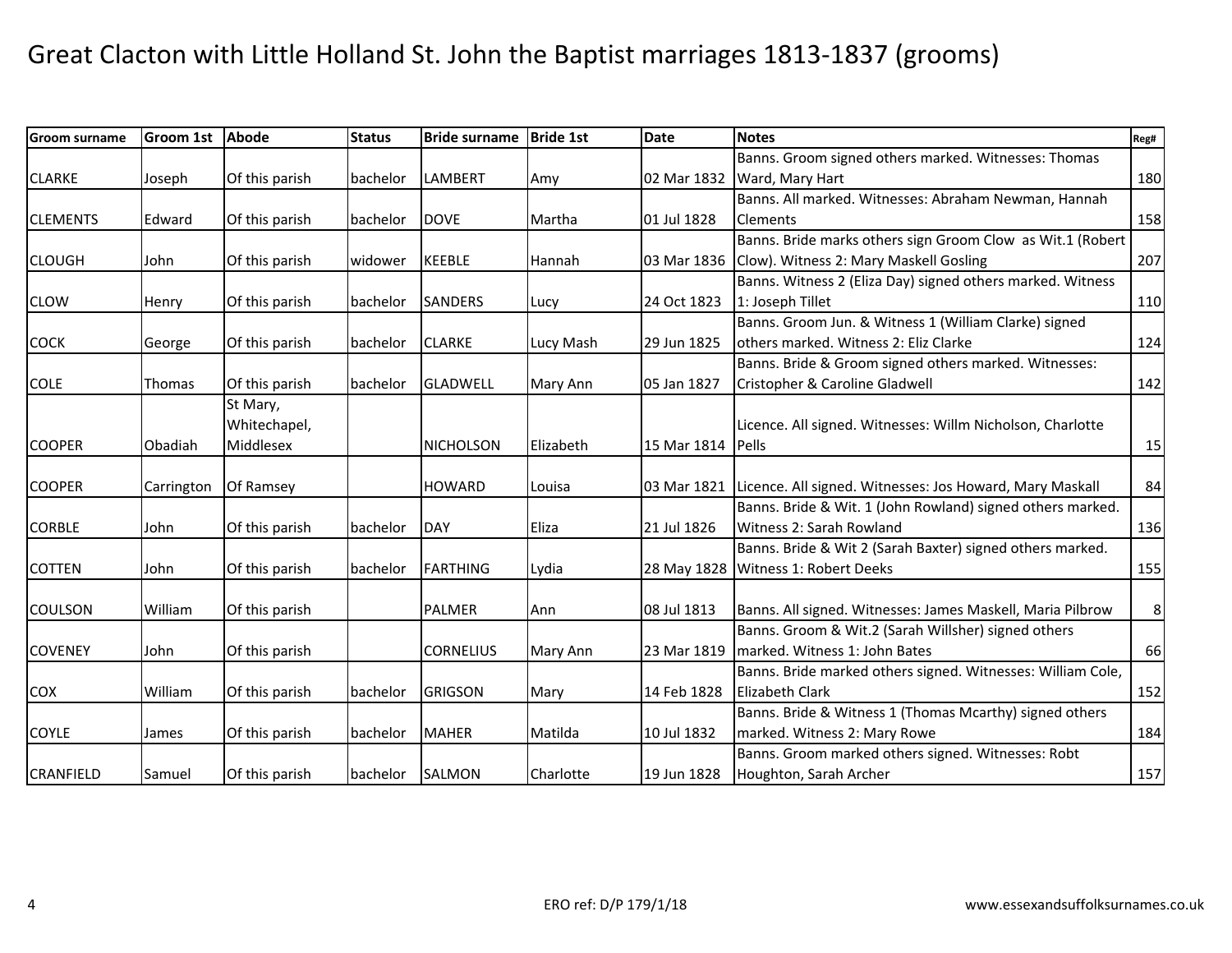| Groom surname  | <b>Groom 1st</b> | Abode           | <b>Status</b> | <b>Bride surname</b> | <b>Bride 1st</b> | <b>Date</b> | <b>Notes</b>                                                        | Reg# |
|----------------|------------------|-----------------|---------------|----------------------|------------------|-------------|---------------------------------------------------------------------|------|
|                |                  |                 |               |                      |                  |             |                                                                     |      |
| <b>CROSS</b>   | Samuel           | Of this parish  | bachelor      | <b>JACOBS</b>        | Charlotte        | 26 Jan 1825 | Banns. All marked. Witnesses: John Wapling, Elizabeth Cross         | 121  |
|                |                  |                 |               |                      |                  |             | Banns. Bride & Groom marked, witnesses (Daniel Curtis,              |      |
| <b>CURTIS</b>  | <b>Thomas</b>    | Of this parish  |               | <b>CLARKE</b>        | Lucy             | 08 Oct 1815 | Susannah Cole) marked.                                              | 27   |
|                |                  |                 |               |                      |                  |             | Licence. Wit 1 (William Clarke) signed others marked.               |      |
| <b>DALDEY</b>  | James            | Ashingdon?      |               | <b>HARRIS</b>        | Sarah            | 02 Jan 1816 | Witness 2: Elizabeth Bishop                                         | 30   |
|                |                  |                 |               |                      |                  |             | Banns. Bride marked others signed. Witnesses: Wm Shore,             |      |
| <b>DAWSON</b>  | John Tyrel       | Of this parish  |               | <b>COCK</b>          | Mary Elizabeth   | 25 Dec 1817 | Maria Martin                                                        | 55   |
|                |                  |                 |               |                      |                  |             | Banns. Bride signed others marked. Witnesses: John *sling,          |      |
| <b>DEATH</b>   | Thomas           | Lt Holland      | bachelor      | <b>EDINBURGH</b>     | Rachel           | 08 May 1827 | Mary Anna Clark?                                                    | 143  |
| <b>DEEKS</b>   | Robert           | Layer de la Hay | bachelor      | <b>BAXTER</b>        | Mary             | 16 May 1825 | Licence. All signed. Witnesses: John & Sarah Baxter                 | 123  |
|                |                  |                 |               |                      |                  |             | Banns. Groom & Wit.1 (Charles Graham) marked others                 |      |
| <b>DENNY</b>   | David            | Of this parish  | bachelor      | <b>GRAHAM</b>        | Susan            | 07 Jan 1832 | signed. Witness 2: Eliza Tittman                                    | 179  |
| <b>DENNY</b>   | Samuel           | Of this parish  | bachelor      | <b>ALLEN</b>         | Sarah            | 26 Dec 1832 | Banns. All marked. Witnesses: John & Susan Smith                    | 188  |
|                |                  |                 |               |                      |                  |             | Banns. Witness 2 (Elizabeth Edwards) marked others signed.          |      |
| <b>DEWNIE</b>  | John             | Of this parish  |               | <b>WALLIS</b>        | Elizabeth        | 16 Nov 1817 | Witness 1: David Edwards                                            | 51   |
|                |                  |                 |               |                      |                  |             |                                                                     |      |
| <b>DICKSON</b> | Samuel           | Of this parish  | bachelor      | <b>SMITH</b>         | Martha           | 02 Mar 1835 | Banns. All signed. Witnesses: James Death, Samuel Wilson            | 199  |
|                |                  |                 |               |                      |                  |             | Banns. Wit. 1 (Edward Brooks) signed others marked.                 |      |
| <b>DOVE</b>    | Anthony          | Of this parish  |               | <b>BROOKS</b>        | Martha           | 05 Nov 1813 | Witness 2: Sarah Harris                                             | 12   |
|                |                  |                 |               |                      |                  |             |                                                                     |      |
| <b>DOVE</b>    | John             | Of this parish  |               | <b>SAUNDERS</b>      | Susan            | 22 Feb 1822 | Banns. All marked. Witnesses: Samuel Saunders, Martha Neal          | 96   |
|                |                  |                 |               |                      |                  |             | Banns. All marked. Witnesses: James Grimwood, Sarah                 |      |
| <b>DOVE</b>    | <b>Thomas</b>    | Of this parish  | widower       | <b>JACKAMAN</b>      | Mary             | 10 Mar 1837 | Tidman                                                              | 216  |
|                |                  |                 |               |                      |                  |             | Banns. Groom signed others marked. Witnesses: Joseph                |      |
| <b>DOWMAN</b>  | Joseph           | Of this parish  | bachelor      | <b>GRIMWOOD</b>      | Mary             | 17 Jul 1835 | Smith, Ruth Grimwood                                                | 201  |
|                |                  |                 |               |                      |                  |             | Banns. Wit. 1 (Mary Wilson) signed others marked. Witness           |      |
| EADE           | Steven           | Of this parish  |               | <b>GARRAD</b>        | Sarah            | 04 Sep 1814 | 2: John Box                                                         | 20   |
|                |                  |                 |               |                      |                  |             |                                                                     |      |
| <b>EADE</b>    | William          | Of this parish  | bachelor      | <b>HAZELTON</b>      | Elizabeth        |             | 1823 Banns. All marked. Witnesses: William Carter, Sarah Eade       | 108  |
|                |                  |                 |               |                      |                  |             |                                                                     |      |
| <b>EADE</b>    | John             | Of this parish  | bachelor      | <b>PATTEN</b>        | Sarah            |             | 10 Dec 1836   Banns. All marked. Witnesses: Robert Cross, Mary Eade | 211  |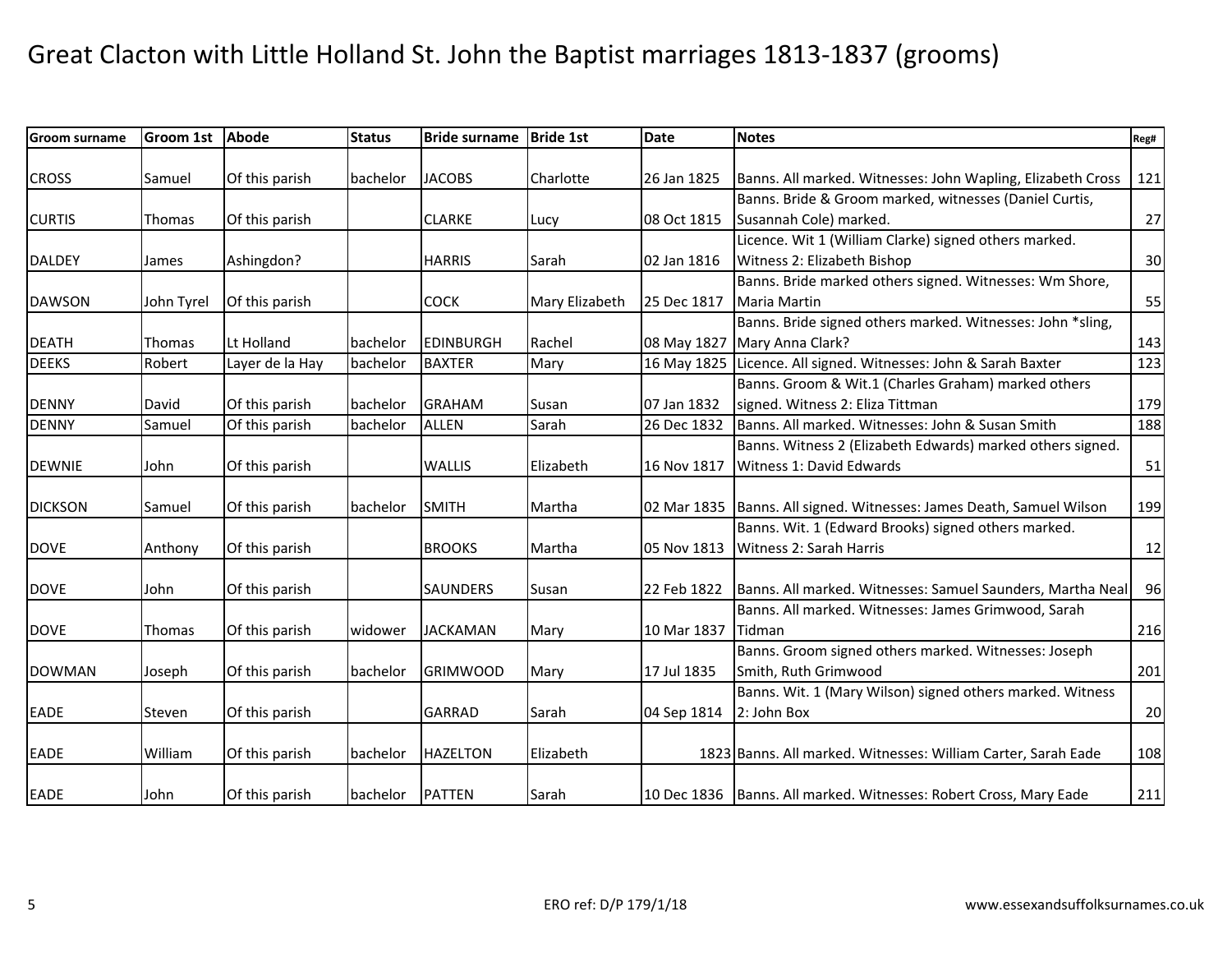| Groom surname      | <b>Groom 1st</b> | Abode          | <b>Status</b> | <b>Bride surname</b> | <b>Bride 1st</b> | <b>Date</b> | <b>Notes</b>                                                | Reg#                    |
|--------------------|------------------|----------------|---------------|----------------------|------------------|-------------|-------------------------------------------------------------|-------------------------|
|                    |                  |                |               |                      |                  |             |                                                             |                         |
| EADE               | William          | Of this parish | bachelor      | <b>NEAL</b>          | Martha           | 20 Mar 1837 | Banns. All signed. Witnesses: Benjamin Newman, Philip Joy   | 217                     |
| <b>EARTHY</b>      | Samuel           | Lt Clacton     | bachelor      | <b>GRAHAM</b>        | Phoebe           | 19 Nov 1825 | Banns. All marked. Witnesses: James Graham, Abigail Fisk    | 128                     |
|                    |                  |                |               |                      |                  |             | Banns. Bride marked others signed. Witnesses: William       |                         |
| <b>EBBS</b>        | George           | Of this parish | bachelor      | <b>SMITH</b>         | Emma             | 21 Apr 1823 | Partridge, Sarah Bagley                                     | 106                     |
| <b>EDE</b>         | William          | Of this parish | bachelor      | <b>CLARKE</b>        | Elizabeth        | 31 Aug 1829 | Banns. All signed. Witnesses: *m Sadler, Ma* Sadler         | 163                     |
|                    |                  |                |               |                      |                  |             | Banns. Witness 1 (John Oliver) signed others marked.        |                         |
| ELSAY              | John             | Of this parish |               | <b>SAUNDERS</b>      | Ann              | 17 Oct 1817 | Witness 2: Lucy Saunders                                    | 46                      |
|                    |                  |                |               |                      |                  |             | Banns. Bride & Groom marked others signed. Witnesses:       |                         |
| <b>ESLIN</b>       | John             | Of this parish | bachelor      | <b>HASKET</b>        | Mary Ann         | 16 Mar 1831 | John Wilson, Maria Eade                                     | 175                     |
|                    |                  |                |               |                      |                  |             |                                                             |                         |
| <b>EVANS</b>       | Abraham          | Of this parish |               | <b>HUBBERT</b>       | Susanna          | 27 Apr 1813 | Banns. All marked. Witnesses: Robert Jackman, Lucy Lunnen   | $\overline{\mathbf{4}}$ |
|                    |                  |                |               |                      |                  |             | Banns. Witness 2 (Mary Major) marked others signed.         |                         |
| <b>EVANS</b>       | Charles          | Of this parish |               | <b>RATTLE</b>        | Elizabeth        | 25 Jan 1822 | Witness 1: Obed. Evans                                      | 94                      |
|                    |                  |                |               |                      |                  |             | Banns. Groom signed others marked. Witnesses: Peter Bines,  |                         |
| <b>EVANS</b>       | Charles          | Of this parish | widower       | PECK                 | Elizabeth        | 19 Mar 1826 | <b>Ruth Clarke</b>                                          | 132                     |
|                    |                  |                |               |                      |                  |             | Banns. Witness 1 (Galen Woods) signed others marked.        |                         |
| <b>FAIRWEATHER</b> | Joseph           | Of this parish |               | <b>SMITH</b>         | Elizabeth        | 07 Mar 1817 | Witness 2: Eleanor Neal                                     | 35                      |
|                    |                  | Limehouse      |               |                      |                  |             | Banns. Witness 2 (Mary Farrington) marked others signed.    |                         |
| <b>FARRINGTON</b>  | <b>Thomas</b>    | London         | bachelor      | <b>BINES</b>         | Sarah            | 27 Dec 1824 | Witness 1: Richd Hammond                                    | 119                     |
|                    | Joshua           |                |               |                      |                  |             | Banns. Groom & Wit.2 (Thomas Argent) signed others          |                         |
| <b>FARTHING</b>    | Joseph           | Of this parish | bachelor      | <b>ARGENT</b>        | Sarah            | 15 Jun 1827 | marked. Witness 1: William Argent                           | 144                     |
|                    |                  |                |               |                      |                  |             |                                                             |                         |
| <b>FENN</b>        | George           | Of this parish |               | <b>WOODLEY</b>       | Mary Ann         | 19 Oct 1819 | Banns. All marked. Witnesses: William & Elizabeth Southgate | 73                      |
|                    |                  |                |               |                      |                  |             | Banns. Witness 1 (John Oliver) signed others marked.        |                         |
| <b>FENN</b>        | William          | Of this parish | bachelor      | <b>HAZELTON</b>      | Hannah           | 24 Dec 1832 | Witness 2: Mary Oliver                                      | 187                     |
|                    |                  |                |               |                      |                  |             | Banns. Bride & Groom marked others signed. Witnesses:       |                         |
| <b>FORREST</b>     | John             | Of this parish | bachelor      | <b>GLADWELL</b>      | Caroline         | 14 May 1828 | Joseph Gladwell, Mary Ann Forest                            | 156                     |
|                    |                  |                |               |                      |                  |             | Banns with consent of parent. Groom marked others signed.   |                         |
| GARDENER           | George           | Of this parish |               | <b>JOY</b>           | Mary Ann         | 24 Jul 1817 | Witnesses: Ruth & James Baskett                             | 40                      |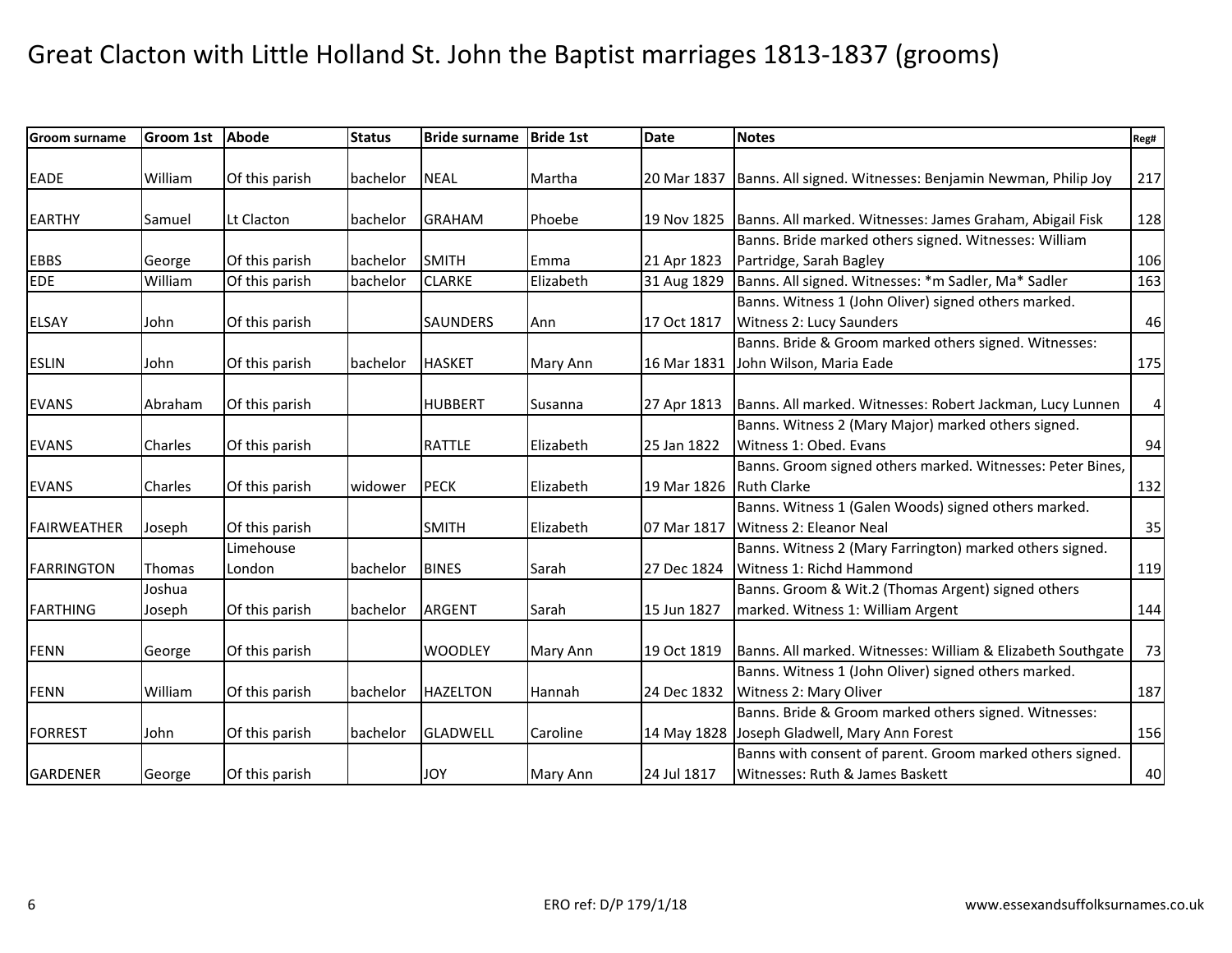| <b>Groom surname</b> | <b>Groom 1st</b> | <b>Abode</b>   | <b>Status</b> | <b>Bride surname</b> | <b>Bride 1st</b> | <b>Date</b> | <b>Notes</b>                                                            | Reg#                      |
|----------------------|------------------|----------------|---------------|----------------------|------------------|-------------|-------------------------------------------------------------------------|---------------------------|
|                      |                  |                |               |                      |                  |             | Banns. Bride signed others marked. Witnesses: George                    |                           |
| <b>GARROD</b>        | George           | Of this parish | bachelor      | <b>FROST</b>         | Mary Ann         | 23 Jun 1832 | Carter, Sarah Frost                                                     | 183                       |
|                      |                  |                |               |                      |                  |             | Banns. Bride marked others signed. Witnesses: Mary                      |                           |
| <b>GLADWELL</b>      | Joseph           | Of this parish | bachelor      | <b>GLADWELL</b>      | Miriam           | 25 Dec 1822 | Gladwell, George Harris                                                 | 102                       |
|                      |                  |                |               |                      |                  |             | Banns. Groom & Wit.1 (George Watling) signed others                     |                           |
| <b>GLADWELL</b>      | Joseph           | Of this parish | widower       | <b>HINCHCLIFF</b>    | Ann              | 02 Jan 1826 | marked. Witness 2: Caroline Gladwell                                    | 130                       |
|                      |                  |                |               |                      |                  |             | Banns. All marked. Witnesses: James Grimwood, Sarah                     |                           |
| <b>GOFFE</b>         | William          | Of this parish |               | <b>GARRAD</b>        | Hannah           | 16 Apr 1813 | Garrad                                                                  | $\ensuremath{\mathsf{3}}$ |
|                      |                  |                |               |                      |                  |             | Banns. Witness 2 (Betsy Fairbrother) signed others marked.              |                           |
| <b>GOLDING</b>       | James            | Kirby          |               | <b>BLOOMFIELD</b>    | Elizabeth        | 16 Dec 1821 | Witness 1: Robert Davy                                                  | 92                        |
|                      |                  |                |               |                      |                  |             | Banns. Groom signed others marked. Witnesses: William                   |                           |
| <b>GOOD</b>          | William          | Lt Holland     | bachelor      | <b>GOSLING</b>       | Elisabeth        | 14 Aug 1836 | Gosling, Elisabeth Good                                                 | 208                       |
|                      |                  |                |               |                      |                  |             |                                                                         |                           |
| <b>GOODCHILD</b>     | Edward           | Of this parish | bachelor      | <b>BARNES</b>        | Caroline         | 24 Oct 1834 | <b>Banns. All marked. Witnesses: John &amp; Elizabeth Barnes</b>        | 197                       |
| <b>GOSLING</b>       | Thomas           | Of this parish |               | <b>ORMES</b>         | Mary Ann         | 07 Mar 1814 | Banns. All signed. Witnesses: Wm & Ann Coulson                          | 14                        |
|                      |                  |                |               |                      |                  |             |                                                                         |                           |
| <b>GRAHAM</b>        | Samuel           | Of this parish |               | PETTICAN             | Ann              | 03 Feb 1821 | Banns. All marked. Witnesses: James & Phoebe Graham                     | 82                        |
|                      |                  |                |               |                      |                  |             | Banns. Bride & Groom marked. Others signed. Witnesses:                  |                           |
| <b>GREEN</b>         | William          | St Osyth       |               | <b>HACKSHALL</b>     | Mary             | 03 Oct 1819 | Benjamin & Lucy Hackshall                                               | 70                        |
|                      |                  |                |               |                      |                  |             | Banns. All marked. Witnesses: John Grimwood, Elizabeth                  |                           |
| <b>GRIMWOOD</b>      | James            | Of this parish |               | <b>FARTHING</b>      | Maria            | 08 Aug 1817 | Roper                                                                   | 41                        |
|                      |                  |                |               |                      |                  |             | Banns. Witness 1 (George Wariner) signed others marked.                 |                           |
| <b>GRIMWOOD</b>      | John             | Of this parish | bachelor      | <b>CASON</b>         | Sarah            | 10 Aug 1821 | Witness 2: James Grimwood                                               | 86                        |
|                      |                  |                |               |                      |                  |             | Banns. Bride & Groom marked others signed. Witnesses:                   |                           |
| <b>GRIMWOOD</b>      | William          | Of this parish | bachelor      | SPRINGATT            | Mary Ann         | 25 Jul 1833 | Joseph Dowman, Mary Grimwood                                            | 191                       |
|                      | Benjamin         |                |               |                      |                  |             | Banns. Groom signed others marked. Witnesses: John Bines,               |                           |
| <b>HACKHALL</b>      | Gardener         | Of this parish | bachelor      | <b>COOK</b>          | Susan            | 02 Oct 1821 | Lucy Hackshall                                                          | 87                        |
|                      |                  |                |               |                      |                  |             |                                                                         |                           |
| <b>HARE</b>          | James            | Of this parish |               | <b>WHYBROW</b>       | Hannah           | 09 Dec 1821 | Banns. All signed. Witnesses: Joseph Sadler, Mary Cole                  | 91                        |
|                      |                  |                |               |                      |                  |             |                                                                         |                           |
| <b>HARRIS</b>        | Thomas           | Of this parish |               | bachelor SALLOWS     | Catherine        |             | 31 Aug 1822   Banns. All marked. Witnesses: James Wilsher, Sarah Dardey | 98                        |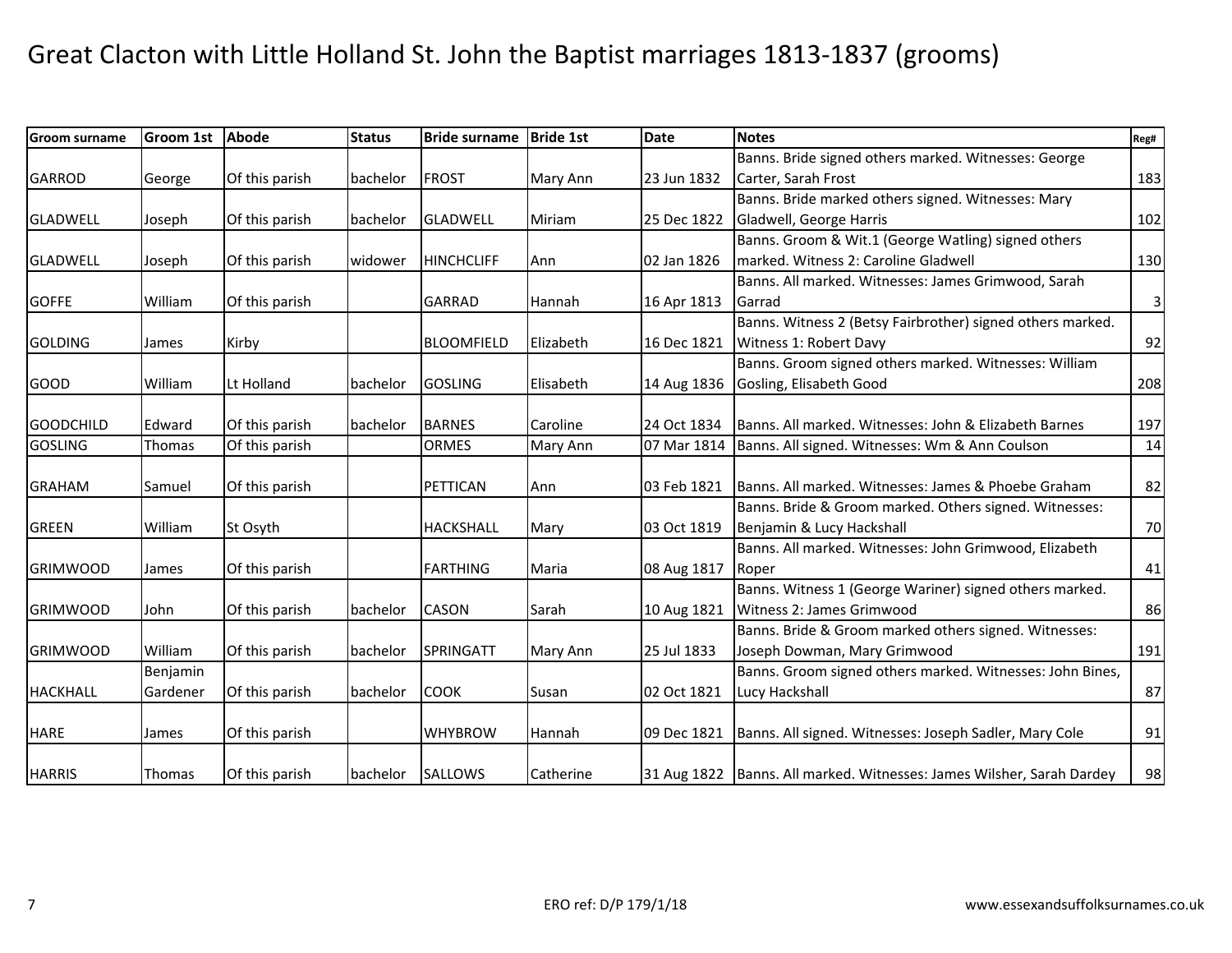| <b>Groom surname</b> | Groom 1st     | Abode              | <b>Status</b> | <b>Bride surname</b> | <b>Bride 1st</b> | <b>Date</b> | <b>Notes</b>                                                            | Reg#             |
|----------------------|---------------|--------------------|---------------|----------------------|------------------|-------------|-------------------------------------------------------------------------|------------------|
|                      |               |                    |               |                      |                  |             |                                                                         |                  |
| <b>HARVEY</b>        | Thomas        | Of this parish     | widower       | <b>FAIERS</b>        | Maria            | 01 Jul 1833 | Banns. All marked. Witnesses: Samuel & Susannah Webb                    | 190              |
|                      |               |                    |               |                      |                  |             | Banns. Groom marked Bride signed. Large ink blot obscures               |                  |
| <b>HASTE</b>         | Joseph        | Of this parish     | bachelor      | GOULD                | Martha           | 07 Oct 1821 | witnesses names.                                                        | 88               |
|                      |               |                    |               |                      |                  |             | Banns. Bride & Groom signed others marked. Witnesses:                   |                  |
| <b>HATCH</b>         | William       | Of this parish     | bachelor      | <b>FLEGG</b>         | Maria            | 11 Feb 1837 | Joseph Smith, Hannah Flegg                                              | 214              |
|                      |               | <b>St Nicholas</b> |               |                      |                  |             | Banns. Bride marked others signed. Witnesses: Wm Wright,                |                  |
| <b>HATT</b>          | <b>Thomas</b> | Harwich            |               | <b>TAYLOR</b>        | Ann              | 17 Jun 1813 | Louisa Hatt                                                             | $\boldsymbol{7}$ |
|                      |               |                    |               |                      |                  |             | Banns. All marked. Witnesses: David Suttle, Elizabeth                   |                  |
| <b>HAZELTON</b>      | Robert        | Of this parish     |               | <b>BALDREY</b>       | Elizabeth        | 22 May 1818 | Marshall                                                                | 58               |
|                      |               |                    |               |                      |                  |             | Banns. Bride signed others marked. Witnesses: William                   |                  |
| <b>HAZELTON</b>      | William       | Of this parish     | bachelor      | <b>SMITH</b>         | Elisabeth        | 01 Oct 1836 | Harvey, Lucy Cracknell                                                  | 209              |
|                      |               |                    |               |                      |                  |             |                                                                         |                  |
| <b>HOWARD</b>        | Daniel        | Of this parish     | bachelor      | <b>MASKELL</b>       | Mary             |             | 01 May 1835 Licence. All signed. Witnesses: William Leeds, Mary Coulson | 200              |
| <b>HUNT</b>          | Robert        | Of this parish     |               | <b>COLE</b>          | Susanna          | 21 Oct 1821 | Banns. All signed. Witnesses: James & Mary Gatiter                      | 89               |
|                      |               | Hockleigh          |               |                      |                  |             |                                                                         |                  |
| <b>HUNT</b>          | Robert        | Essex              | bachelor      | <b>HACKNEY</b>       | Mary             | 25 Dec 1833 | Licence. All signed. Witnesses: William Cole, Maria Ellison             | 192              |
|                      |               |                    |               |                      |                  |             | Banns. All marked. Witnesses: William Thos Clarke, Sarah                |                  |
| <b>JACKAMAN</b>      | Robert        | Of this parish     |               | <b>BARTON</b>        | Hannah           | 12 Aug 1817 | Osborn                                                                  | 42               |
|                      |               |                    |               |                      |                  |             |                                                                         |                  |
| <b>JACOBS</b>        | John          | Of this parish     |               | <b>STOCKING</b>      | Elizabeth        | 05 Apr 1815 | Banns. All marked. Witnesses: Richard Gladwell, Ann Pettican            | 25               |
|                      |               |                    |               |                      |                  |             | Banns. Witness 1 (Charles Grandprice?) signed others                    |                  |
| <b>JEFFERY</b>       | Joseph        | Of this parish     |               | <b>BAREHAM</b>       | Sarah            | 18 Aug 1818 | marked. Witness 2: Rebecca Johnston                                     | 59               |
|                      |               |                    |               |                      |                  |             | Banns. Groom & Wit 1 (Thos Jackaman) signed others                      |                  |
| <b>JOHNSON</b>       | William       | Of this parish     |               | <b>JACKAMAN</b>      | Rebecca          | 30 Sep 1814 | marked. Witness 2: Mary Jackaman                                        | 21               |
|                      | <b>Thomas</b> |                    |               |                      |                  |             | Banns. Groom & Wit.1 (Isaac Brundell) signed others marked.             |                  |
| <b>JOY</b>           | Jonah         | Of this parish     | widower       | <b>DAVY</b>          | Jemima           | 30 Jul 1827 | Witness 2: Susannah Brundell                                            | 146              |
|                      |               |                    |               |                      |                  |             | Banns. Bride marked others signed. Witnesses: Benjamin                  |                  |
| <b>KENT</b>          | Ephriam       | Of this parish     | bachelor      | <b>SALMON</b>        | Eliza            | 05 May 1837 | Newman, Mary Maskell Gosling                                            | 218              |
|                      |               |                    |               |                      |                  |             | Banns. Groom signed others marked. Witnesses: William &                 |                  |
| <b>KING</b>          | Daniel        | Of this parish     |               | <b>WILSHIRE</b>      | Hannah           | 11 Feb 1813 | <b>Elizabeth Southgate</b>                                              | $\mathbf{1}$     |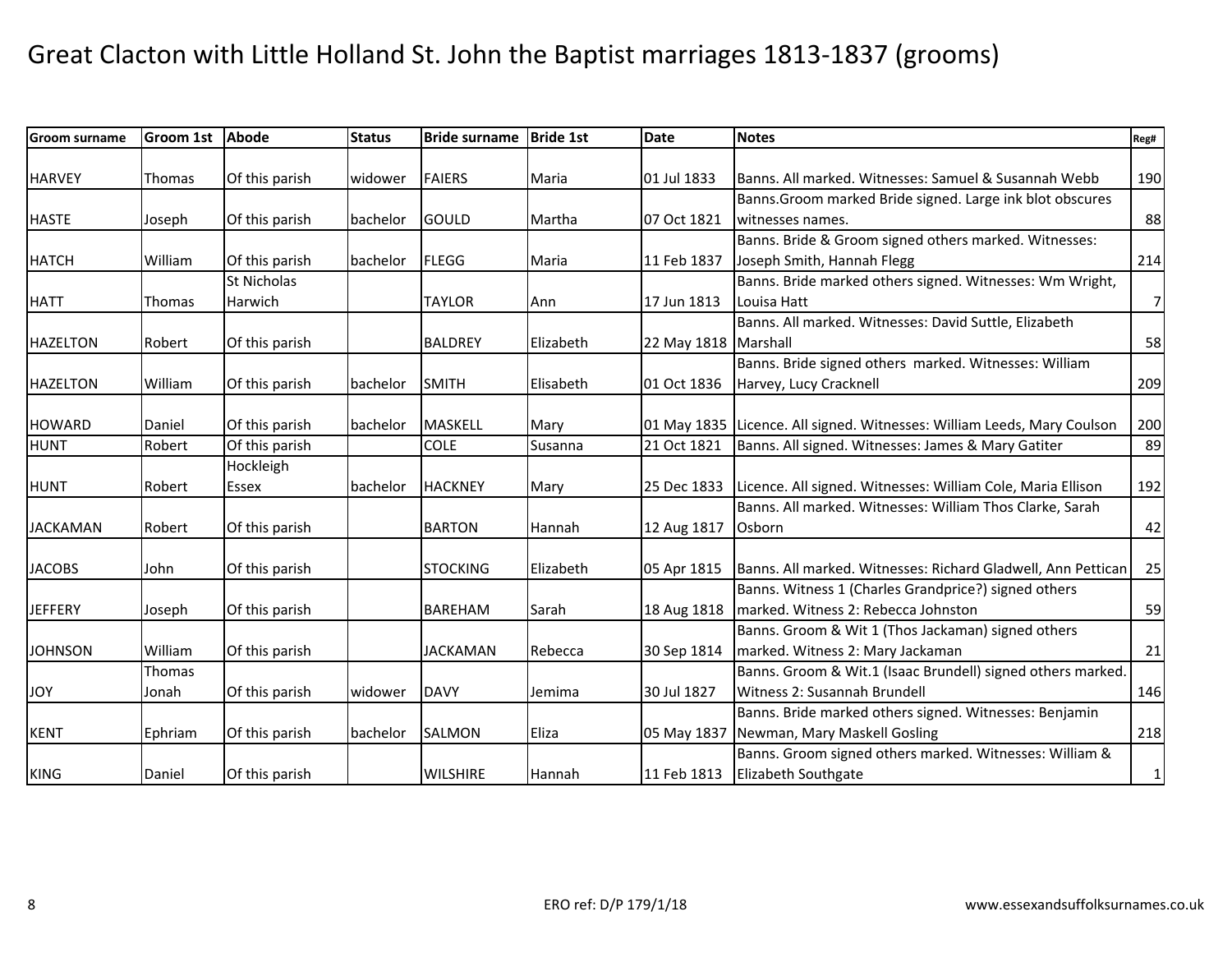| <b>Groom surname</b> | <b>Groom 1st</b> | <b>Abode</b>   | <b>Status</b> | <b>Bride surname</b> | <b>Bride 1st</b> | <b>Date</b>         | <b>Notes</b>                                                | Reg# |
|----------------------|------------------|----------------|---------------|----------------------|------------------|---------------------|-------------------------------------------------------------|------|
|                      | <b>Bumstead</b>  |                |               |                      |                  |                     |                                                             |      |
| <b>KING</b>          | Moore            | Of this parish |               | <b>ROPER</b>         | Frances          | 23 Sep 1813         | Licence. All marked. Witnesses: Sarah Harris, Jacob Addison | 10   |
|                      |                  |                |               |                      |                  |                     | Banns. Groom & Wit.1 (Rebecca Johnston) signed others       |      |
| <b>LAWRENCE</b>      | William          | Of this parish |               | <b>BRETT</b>         | Sarah            | 05 Dec 1817         | marked. Witness 2: John Cook                                | 53   |
| <b>LAWRENCE</b>      | William          | Of this parish | widower       | <b>TURNER</b>        | Sarah            | 14 Oct 1822         | Banns. All marked. Witnesses: John & Sarah Alliston         | 100  |
|                      | Richard          |                |               |                      |                  |                     |                                                             |      |
| <b>LONG</b>          | John             | Of this parish | bachelor      | <b>HAND</b>          | Hannah           | 01 Dec 1835         | Banns. All signed. Witnesses: William Hand, Matilda Sadler  | 204  |
|                      |                  |                |               |                      |                  |                     | Banns. All signed except Bride. Witnesses: James & Sarah    |      |
| <b>LUNNEN</b>        | James            | Of this parish |               | EADE                 | Martha           | 10 Apr 1814         | Letch                                                       | 16   |
|                      |                  |                |               |                      |                  |                     | Banns. Groom & Wit. 1 (Wm B*ie) sign others mark. Witness   |      |
| <b>MAJOR</b>         | Thomas           | Of this parish |               | <b>BENHAM</b>        | Ann              | 15 Feb 1822         | 2: Elizabeth Benham                                         | 95   |
|                      |                  |                |               |                      |                  |                     | Banns. All marked. Witnesses: William Bloomfield, Mary      |      |
| <b>MANN</b>          | William          | Of this parish |               | <b>SMITH</b>         | Sarah            | 03 Dec 1819         | <b>Bines</b>                                                | 75   |
|                      |                  |                |               |                      |                  |                     | Banns. Bride & Wit 2 (Sarah Bines) signed others marked.    |      |
| <b>MANN</b>          | John             | Of this parish | bachelor      | <b>BINES</b>         | Susanna          | 09 Jan 1824         | Witness 1: John Saunders                                    | 111  |
|                      |                  |                |               |                      |                  |                     | Banns. Witness 1 (James Watsham) signed others marked.      |      |
| <b>MANN</b>          | Philip           | Of this parish | bachelor      | <b>CARRIAGE</b>      | Elizabeth        | 16 Jan 1829         | Witness 2: Susan Watsham                                    | 161  |
|                      |                  |                |               |                      |                  |                     |                                                             |      |
| <b>MANNINGTON</b>    | Joseph           | Of this parish |               | <b>DOVE</b>          | Susan            | 11 Aug 1816         | Banns. All marked. Witnesses: Thomas & Phoebe Dove          | 33   |
|                      |                  |                |               |                      |                  |                     | Banns. All marked. Witnesses: Daniel Gardiner, Mary         |      |
| <b>MARKHAM</b>       | Thomas           | Dovercourt     | widower       | <b>GARDINER</b>      | <b>Betsy</b>     | 24 Jan 1825         | <b>Clements</b>                                             | 120  |
|                      |                  |                |               |                      |                  |                     | Banns. Groom signed others marked. Witnesses: Thomas        |      |
| <b>MARSHALL</b>      | John             | Of this parish | bachelor      | <b>SHERMAN</b>       | Elizabeth        | 02 Nov 1827         | Ward, Mary Neale                                            | 148  |
|                      |                  |                |               |                      |                  |                     | Licence. All signed. Witnesses: John Keeling, Ann Elizh     |      |
| <b>MASON</b>         | Maurice          | St Osyth       |               | <b>DEAN</b>          | Anne             | 08 May 1815 Sherman |                                                             | 26   |
|                      |                  |                |               |                      |                  |                     |                                                             |      |
| <b>MEAD</b>          | James            | Lt Holland     | bachelor      | <b>JACKAMAN</b>      | Elizabeth        | 10 Oct 1830         | Banns. All marked. Witnesses: Aaron Cole, Elizabeth Mead    | 172  |
|                      |                  |                |               |                      |                  |                     |                                                             |      |
| <b>MEADE</b>         | George           | Of this parish |               | <b>SMITH</b>         | Ann              | 25 Oct 1818         | Banns. All marked. Witnesses: Philip Wellam, Ann Pettican   | 62   |
|                      |                  |                |               |                      |                  |                     |                                                             |      |
| <b>MILLS</b>         | Zacharias        | Of this parish |               | <b>STACY</b>         | Martha           | 23 Oct 1817         | Banns. All marked. Witnesses: Edmund & Frances Caston       | 49   |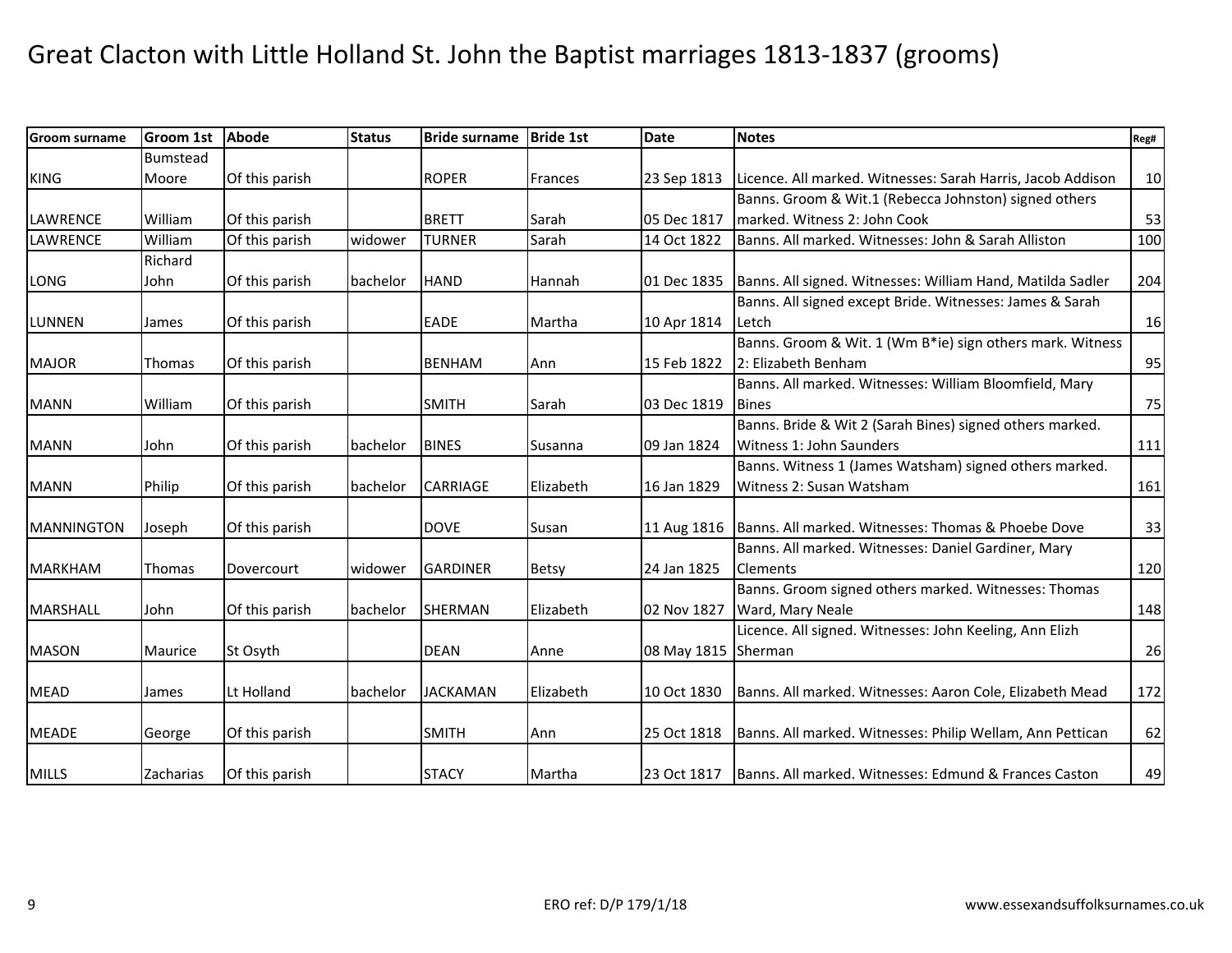| <b>Groom surname</b> | Groom 1st | Abode           | <b>Status</b> | <b>Bride surname</b> | <b>Bride 1st</b> | Date        | <b>Notes</b>                                                  | Reg# |
|----------------------|-----------|-----------------|---------------|----------------------|------------------|-------------|---------------------------------------------------------------|------|
|                      |           |                 |               |                      |                  |             |                                                               |      |
| <b>MOSS</b>          | George    | Of this parish  |               | <b>CLARKE</b>        | Mary             | 01 Jan 1818 | Banns. All signed. Witnesses: Joseph Sadler, Elizabeth Wilson | 56   |
|                      |           |                 |               |                      |                  |             | Banns. Witness 2 (Mary Neal) marked others signed. Witness    |      |
| <b>NEAL</b>          | James     | Of this parish  | widower       | <b>PELLS</b>         | Sarah            | 22 Apr 1824 | 1: John Pells                                                 | 113  |
|                      |           |                 |               |                      |                  |             | Banns & consent of parents. Wit 1 (Wm Bines) signed others    |      |
| <b>NEWMAN</b>        | Henry     | Thorpe          |               | <b>MANN</b>          | Mary             | 14 Apr 1820 | marked. Witness 2: Sarah Roper                                | 78   |
| NICHOLSON            | William   | Of this parish  |               | <b>PELLS</b>         | Charlotte        | 13 Dec 1815 | Licence. All signed. Witnesses: John Pells, Martha Carter     | 28   |
|                      |           | St Leonard      |               |                      |                  |             | Licence. Groom & wit 2 (Mary Gosling) marked others signed.   |      |
| <b>NUNN</b>          | Thomas    | Colchester      |               | <b>EADE</b>          | Hannah Louise    | 19 Jan 1816 | Witness 1: John Hills                                         | 31   |
| <b>NUNN</b>          | John      | Of this parish  |               | <b>WILSON</b>        | Elizabeth B      | 02 Aug 1819 | Licence. All signed. Witnesses: Fas & Mary A Wilson           | 69   |
|                      |           |                 |               |                      |                  |             | Banns. Bride marked others signed. Witnesses: Robert &        |      |
| <b>OLIVER</b>        | John      | Of this parish  |               | <b>MONAGHON</b>      | Mary             | 18 Jan 1822 | Sarah Pollard                                                 | 93   |
|                      |           |                 |               |                      |                  |             |                                                               |      |
| <b>ORMES</b>         | William   | Brightlingsea   | bachelor      | <b>PELLS</b>         | Charlotte        | 22 Apr 1824 | Banns. All signed. Witnesses: James Pells, Mary Ann Ormes     | 114  |
|                      |           | <b>St Giles</b> |               |                      |                  |             | Banns. Witness 2 (Mary Smith) marked others signed.           |      |
| <b>ORRIS</b>         | William   | Colchester      | bachelor      | POLLARD              | Sarah Ann        | 01 Jun 1834 | Witness 1: Henry Smith                                        | 194  |
|                      |           |                 |               |                      |                  |             |                                                               |      |
| <b>PAGE</b>          | George    | Lt Holland      |               | <b>BARTON</b>        | Sarah            | 07 Jun 1814 | Banns. All marked. Witnesses: John Terris, Elizabeth Williams | 17   |
|                      |           |                 |               |                      |                  |             | Banns. All marked. Witnesses: William Wheeler, Martha         |      |
| <b>PARMENTER</b>     | John      | Of this parish  | bachelor      | <b>JAMES</b>         | Ann              | 15 Aug 1830 | Goff?                                                         | 170  |
| <b>PARR</b>          | Richard   | Of this parish  | bachelor      | <b>BLACKBIRD</b>     | Susan            | 18 Sep 1835 | Banns. All marked. Witnesses: James Stevens, Lucy Blackbird   | 202  |
|                      |           | Trinity         |               |                      |                  |             |                                                               |      |
| <b>PARSONS</b>       | Samuel    | Colchester      | bachelor      | <b>TURNER</b>        | Martha           | 31 Jul 1829 | Banns. All signed. Witnesses: James Parsons, Mary Potter      | 162  |
|                      |           |                 |               |                      |                  |             | Banns. Bride & Groom marked others signed. Witnesses:         |      |
| PARTRIDGE            | William   | Of this parish  | bachelor      | <b>BAGLEY</b>        | Sarah            | 04 Oct 1825 | Daniel Clarke, Susan Davy                                     | 126  |
|                      |           |                 |               |                      |                  |             | Banns. Witness 1 (Joseph Wink) signed others marked.          |      |
| PETTICAN             | John      | Of this parish  | bachelor      | <b>FAIRBROTHER</b>   | Mary Ann         | 04 Jan 1828 | Witness 2: Martha Keeble                                      | 150  |
|                      |           |                 |               |                      |                  |             | Banns. Groom signed others marked. Witnesses: William &       |      |
| PIGG                 | William   | Of this parish  |               | <b>SLOWGROVE</b>     | Mary             | 22 Jun 1817 | <b>Elizabeth Southgate</b>                                    | 39   |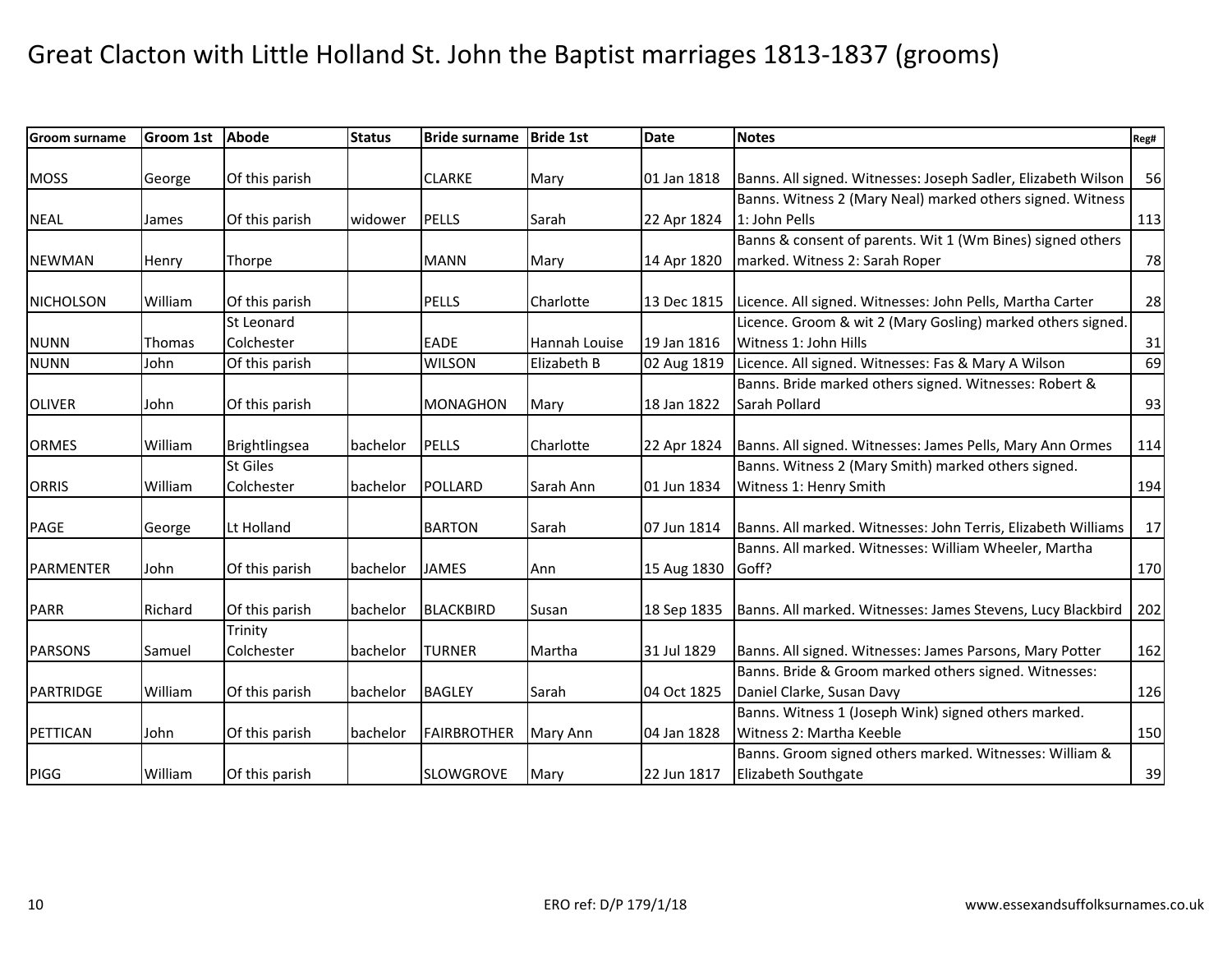| <b>Groom surname</b> | Groom 1st | <b>Abode</b>   | <b>Status</b> | <b>Bride surname</b> | <b>Bride 1st</b> | <b>Date</b> | <b>Notes</b>                                               | Reg#           |
|----------------------|-----------|----------------|---------------|----------------------|------------------|-------------|------------------------------------------------------------|----------------|
|                      |           |                |               |                      |                  |             | Banns. Witness 2 (Susan Davy) signed others marked.        |                |
| PIGG                 | William   | Of this parish | widower       | PIGG                 | Anne             | 29 Apr 1824 | Witness 1: Joseph Sadler                                   | 115            |
|                      |           |                |               |                      |                  |             | Banns. All marked. Witnesses: Elizabeth Stammers, Joseph   |                |
| PLUMMER              | Samuel    | Of this parish |               | <b>STAMMERS</b>      | Susanna          | 01 Jan 1816 | Wink                                                       | 29             |
| POLLARD              | Robert    | Lt Holland     |               | <b>OLIVER</b>        | Sarah            | 25 Mar 1813 | Banns. All signed. Witnesses: Mary & James Pollard         | $\overline{2}$ |
|                      |           |                |               |                      |                  |             | Banns. Witness 1 (John Harris) signed others marked.       |                |
| <b>POTTER</b>        | Abraham   | Of this parish |               | <b>SIMONS</b>        | Hannah           | 21 Mar 1817 | Witness 2: Charlotte Simons                                | 36             |
|                      |           |                |               |                      |                  |             |                                                            |                |
| <b>PYMAN</b>         | William   | Of this parish | bachelor      | <b>SADLER</b>        | Lucy             | 31 Mar 1830 | Licene. All signed. Witnesses: William Turner, Chas Pudney | 167            |
|                      |           |                |               |                      |                  |             | Banns. Groom signed others marked. Witnesses: James Pells, |                |
| <b>PYMAN</b>         | John      | Of this parish | widower       | <b>DENNY</b>         | Hannah           | 12 Feb 1837 | <b>Susan Clark</b>                                         | 215            |
|                      |           |                |               |                      |                  |             | Banns & consent Groom & Wit 1 (Philip Dunningham) signed   |                |
| <b>RATTLE</b>        | Henry Tye | Kirby          |               | <b>GARRAD</b>        | Hannah           | 08 Jun 1820 | others marked. Witness 2: Elizabeth Rattle                 | 79             |
|                      |           |                |               |                      |                  |             |                                                            |                |
| RATTLE               | Stephen   | Of this parish | bachelor      | FARTHING             | Martha           | 25 Jul 1825 | Banns. All marked. Witnesses: Joseph & Maria Farthing      | 125            |
|                      |           |                |               |                      |                  |             | Banns. All marked. Witnesses: William Clarke, Hannah       |                |
| <b>REED</b>          | Robert    | Of this parish |               | <b>OSBORN</b>        | Sarah Ann        | 17 Oct 1817 | Jackaman                                                   | 47             |
|                      |           |                |               |                      |                  |             | Licence. All signed. Witnesses: Henry Pudney, Susannah     |                |
| <b>REES</b>          | John      | Of this parish |               | <b>SADLER</b>        | Nancy            | 23 Dec 1813 | Salmon                                                     | 13             |
|                      |           |                |               |                      |                  |             |                                                            |                |
| <b>RICHES</b>        | Hyram     | Of this parish | bachelor      | <b>SADLER</b>        | Lucy             | 02 Dec 1831 | Licence. All signed. Witnesses: Edward? & Mary Ann Bones   | 178            |
|                      |           |                |               |                      |                  |             |                                                            |                |
| <b>ROPER</b>         | John      | Of this parish |               | <b>ABLETT</b>        | Sarah            | 08 Oct 1819 | Banns. All marked. Witnesses: Elizabeth Roper, John Aston  | 71             |
|                      |           |                |               |                      |                  |             | Banns. All marked. Aug or Sep. witnesses: Henry Tidman,    |                |
| <b>ROPER</b>         | John      | Of this parish | widower       | <b>GARRARD</b>       | Sarah            | 31 Aug 1822 | Sarah Roper                                                | 99             |
|                      |           |                |               |                      |                  |             |                                                            |                |
| <b>ROUSE</b>         | Joseph    | Of this parish | bachelor      | <b>CROSS</b>         | Mary             | 22 Mar 1828 | Banns. All marked. Witnesses: Samuel Ablett, Ann Boghurst  | 153            |
|                      |           |                |               |                      |                  |             | Banns. Bride signed others marked. Witnesses: John Rouse,  |                |
| <b>ROUSE</b>         | James     | Of this parish | bachelor      | <b>TITTMAN</b>       | Mary Ann         | 17 Sep 1830 | Rebecca Reed                                               | 171            |
|                      |           |                |               |                      |                  |             | Banns. Bride & Groom marked others signed. Witnesses:      |                |
| <b>ROWE</b>          | John      | Of this parish |               | bachelor   MARGETSON | Mary             |             | 17 Sep 1824   Charles & Ann Rowe                           | 116            |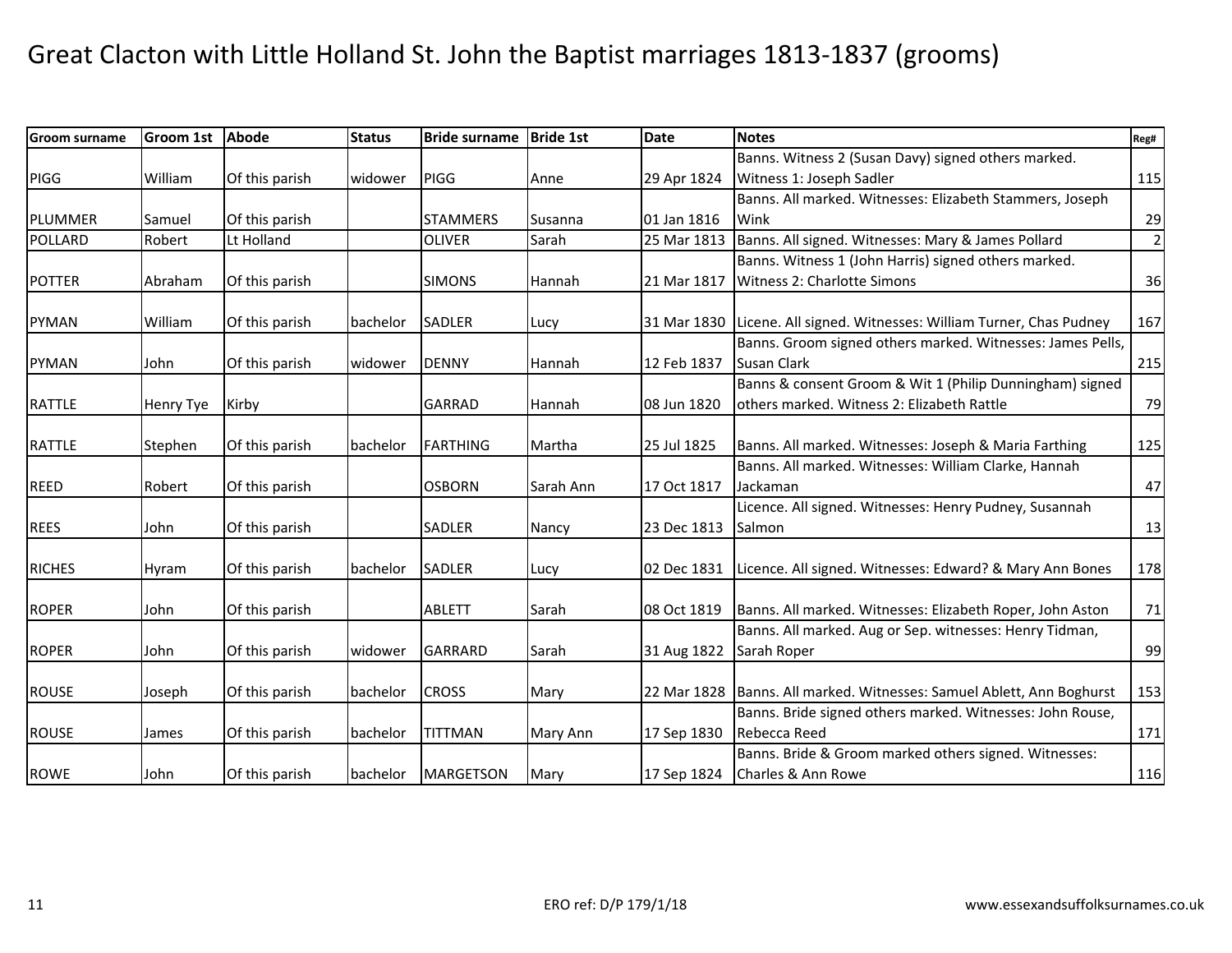| <b>Groom surname</b> | Groom 1st | <b>Abode</b>     | <b>Status</b> | <b>Bride surname</b> | <b>Bride 1st</b> | <b>Date</b> | <b>Notes</b>                                                 | Reg# |
|----------------------|-----------|------------------|---------------|----------------------|------------------|-------------|--------------------------------------------------------------|------|
|                      |           |                  |               |                      |                  |             | Banns. Witness 2 (Eliza Day) signed others marked. Witness   |      |
| <b>ROWLAND</b>       | John      | Lt Holland       | bachelor      | <b>CORBOLD</b>       | Sarah            | 25 Nov 1825 | 1: Jan* Corbold                                              | 129  |
| <b>SADLER</b>        | Joseph    | Of this parish   |               | <b>COLE</b>          | Mary             | 13 May 1822 | Banns. All signed. Witnesses: John Rees, Mary *ragg          | 97   |
|                      |           |                  |               |                      |                  |             | Banns. Groom signed others marked. Witnesses: Joseph         |      |
| <b>SCOWEN</b>        | John      | Kirby            | bachelor      | <b>POWEL</b>         | Sarah            | 17 Sep 1826 | Button, Sarah Scowen                                         | 138  |
|                      |           |                  |               |                      |                  |             | Banns. Witness 1 (Samuel Breem) signed others marked.        |      |
| <b>SERGEANT</b>      | John      | <b>Gt Oakley</b> | bachelor      | <b>BLOMFIELD</b>     | Sophia           | 13 Jul 1827 | Witness 2: Susan Blomfield                                   | 145  |
|                      |           |                  |               |                      |                  |             | Banns. Witness 1 (George Cole) signed others marked.         |      |
| <b>SHARMAN</b>       | William   | Of this parish   |               | <b>CORTON</b>        | Elizabeth        | 03 Oct 1817 | Witness 2: Elizabeth Southgate                               | 45   |
|                      |           |                  |               |                      |                  |             | Banns. Groom & Wit.1 (George Cock) signed others marked.     |      |
| <b>SHORE</b>         | William   | Of this parish   |               | <b>COCK</b>          | Caroline         | 11 Jan 1819 | Witness 2: Ann Cock                                          | 65   |
|                      |           |                  |               |                      |                  |             |                                                              |      |
| <b>SIRETT</b>        | James     | Kirby le Soken   | bachelor      | <b>ARGENT</b>        | Elizabeth        | 11 Feb 1837 | Banns. All signed. Witnesses: John Hart, Matilda Argent      | 213  |
|                      |           |                  |               |                      |                  |             | Banns. Bride & groom marked others signed. Witnesses:        |      |
| <b>SKINNER</b>       | John      | Of this parish   |               | <b>GOFF</b>          | Mary             | 18 Oct 1817 | William Smyth, Robt Feedam                                   | 48   |
|                      |           |                  |               |                      |                  |             |                                                              |      |
| <b>SNARE</b>         | William   | Of this parish   | widower       | <b>JILLET</b>        | Susannah         | 06 Jan 1828 | Banns. All marked. Witnesses: Samuel & Charlotte Sallows     | 151  |
|                      |           |                  |               |                      |                  |             | Banns. Groom & wit 1 (Elizabeth Southgate) marked others     |      |
| SOUTHGATE            | Samuel    | Of this parish   |               | <b>SALMON</b>        | Maria            | 18 Dec 1816 | signed. Witness 2: Thomas Salmon                             | 34   |
|                      |           |                  |               |                      |                  |             | Banns. Groom & wit 1 (Thos Clements) signed others           |      |
| <b>SUDBURY</b>       | William   | Of this parish   |               | <b>CLARKE</b>        | Maria            | 03 Oct 1813 | marked. Witness 2: Ann Saunders                              | 11   |
|                      |           |                  |               |                      |                  |             | Banns. Groom signed others marked. Witnesses: Elizabeth      |      |
| <b>SUTTLE</b>        | David     | Of Stowmarket    |               | <b>GOSLING</b>       | Elizabeth        | 06 Feb 1821 | Lanchester, John Neal                                        | 83   |
| <b>TABOR</b>         | Robert    | Brightlingsea    |               | <b>PELLS</b>         | Sophia           | 28 Dec 1819 | Banns. All signed. Witnesses: Amy & James Pells              | 76   |
|                      |           |                  |               |                      |                  |             | Licence with consent of parents. All signed. Witnesses: Jo & |      |
| <b>TAYLOR</b>        | William   | Of this parish   |               | <b>SIMMONS</b>       | Ann              | 15 Sep 1817 | Sarah Simmons                                                | 44   |
|                      |           |                  |               |                      |                  |             | Banns. All marked. Witnesses: Robert Badbrook, Ann           |      |
| <b>TAYLOR</b>        | John      | Of this parish   |               | <b>NEWMAN</b>        | Louisa           | 26 Oct 1817 | Pettican                                                     | 50   |
|                      | William   |                  |               |                      |                  |             | Banns. Bride signed others marked. Witnesses: Ann Pettican,  |      |
| <b>THORRINGTON</b>   | James     | Of this parish   |               | <b>ALLISTON</b>      | Mary             | 15 Oct 1818 | John Grimwood                                                | 60   |
|                      |           |                  |               |                      |                  |             | Banns. Witness 1 (Thomas Jackaman) signed others marked.     |      |
| <b>TIDMAN</b>        | Henry     | Of this parish   |               | SCOWDDON             | Sarah            | 21 Oct 1818 | Witness 2: Mary Jackaman                                     | 61   |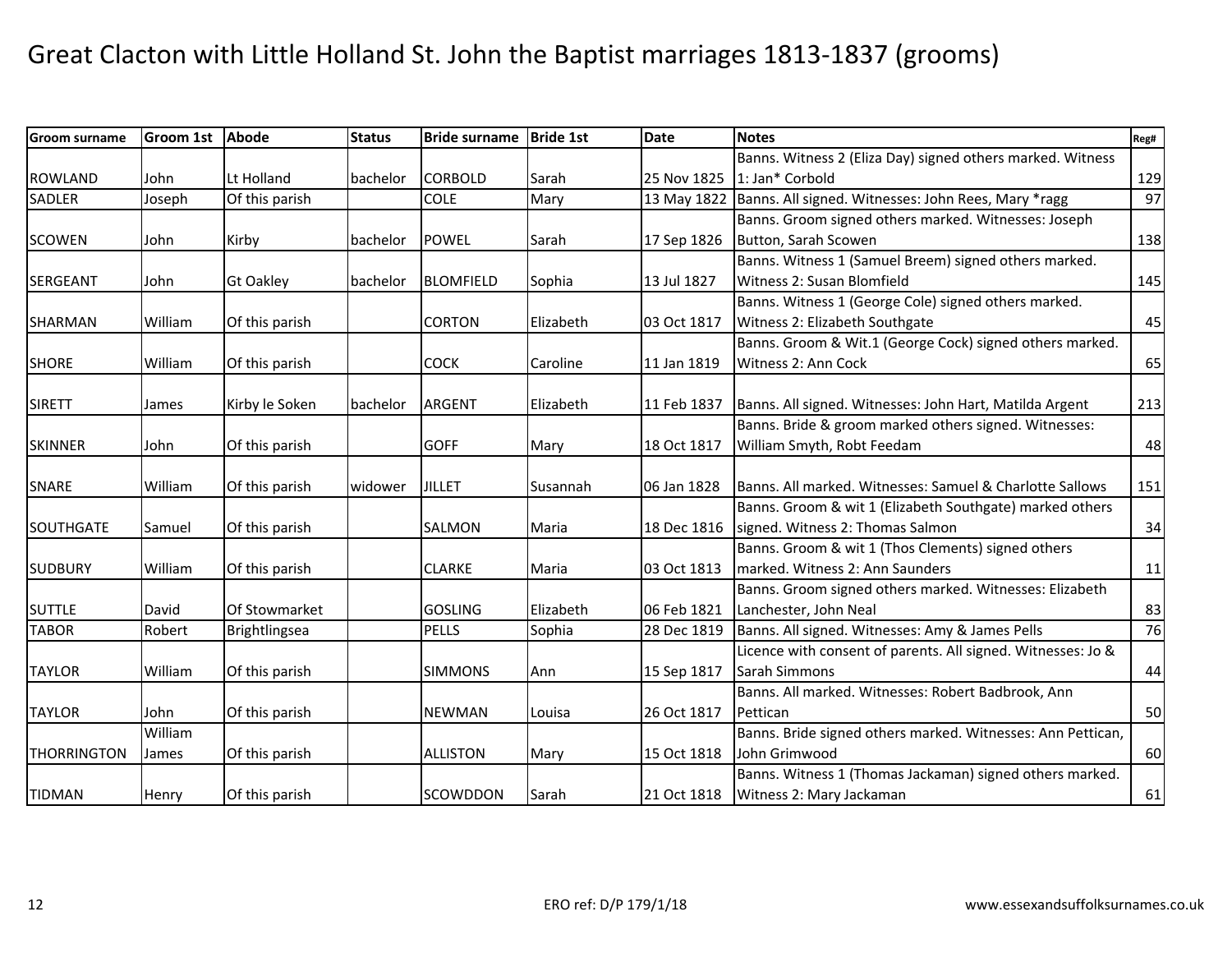| <b>Groom surname</b> | <b>Groom 1st</b> | <b>Abode</b>      | <b>Status</b> | <b>Bride surname</b> | <b>Bride 1st</b> | <b>Date</b> | <b>Notes</b>                                                            | Reg#                    |
|----------------------|------------------|-------------------|---------------|----------------------|------------------|-------------|-------------------------------------------------------------------------|-------------------------|
| <b>TURNER</b>        | William          | Marks Tey         | bachelor      | <b>SADLER</b>        | Annabella        | 19 May 1830 | Licence. All signed. Witnesses: L Archer, C Pudney                      | 168                     |
|                      |                  |                   |               |                      |                  |             |                                                                         |                         |
| <b>TURPIN</b>        | Robert           | Of this parish    | bachelor      | <b>THEOBOLD</b>      | Susan            | 16 Jan 1823 | Banns. All signed. Witnesses: Sarah Cousins, Benjamin Turpin   103      |                         |
|                      |                  |                   |               |                      |                  |             | Banns. Witness 1 (William Wenden) marked others signed.                 |                         |
| <b>VINALL</b>        | Robert           | Weeley            | bachelor      | <b>ALLISTON</b>      | Mary Ann         | 14 Dec 1836 | Witness 2: Catherine Vinall                                             | 212                     |
|                      |                  |                   |               |                      |                  |             |                                                                         |                         |
| <b>WAPLING</b>       | John             | St Osyth          | bachelor      | <b>CROSS</b>         | Elizabeth        | 20 Dec 1826 | Banns. All marked. Witnesses: John Smith, Maria Austin                  | 141                     |
|                      |                  |                   |               |                      |                  |             | Banns. Witness 1 (John Eagle) signed others marked. Witness             |                         |
| <b>WARD</b>          | William          | Of this parish    | bachelor      | <b>GOSLING</b>       | Mary             | 06 Mar 1832 | 2: Mary Cook                                                            | 181                     |
| <b>WARNER</b>        | George           | Of this parish    |               | <b>GOSLING</b>       | Mary Ann         | 28 Mar 1819 | Banns. All signed. Witnesses: Ann & Wm Coulson                          | 67                      |
| <b>WARNER</b>        | John             | Thorpe            | bachelor      | <b>PAGE</b>          | Fanny            | 23 Mar 1831 | Licence. All signed. Witnesses: G Warner, Ann Wag*                      | 176                     |
|                      | James            |                   |               |                      |                  |             | Banns. Groom & Wit. 1 (George Cock) signed others marked.               |                         |
| <b>WATSON</b>        | Hewit            | Harwich           | bachelor      | <b>COCK</b>          | Ann              | 10 Nov 1825 | Witness 2: Lucy Cock                                                    | 127                     |
|                      |                  |                   |               |                      |                  |             | Banns. Groom marked others signed. Witnesses: Jos Turpin,               |                         |
| <b>WEBB</b>          | Samuel           | Of this parish    | bachelor      | <b>TURPIN</b>        | Alice            | 17 Apr 1823 | Susan S*y                                                               | 105                     |
|                      |                  |                   |               |                      |                  |             | Banns. Groom signed others marked. Witnesses: Samuel                    |                         |
| <b>WEBB</b>          | James            | Of this parish    | bachelor      | <b>HARVEY</b>        | Sarah            | 06 Dec 1829 | Webb, Susannah Wedd                                                     | 165                     |
|                      |                  |                   |               |                      |                  |             | Banns. Bride signed others marked. Witnesses: Mary Mills,               |                         |
| <b>WELLER</b>        | Philip           | Of this parish    |               | <b>WILLSHER</b>      | Sarah            | 18 May 1819 | James Willsher                                                          | 68                      |
|                      |                  |                   |               |                      |                  |             |                                                                         |                         |
| <b>WENT</b>          | Thomas           | <b>Gt Bromley</b> | bachelor      | <b>CORBOLD</b>       | Martha           | 17 Oct 1830 | Banns. All marked. Witnesses: John Went, Maria Linsel                   | 173                     |
|                      |                  |                   |               |                      |                  |             | Banns. All marked. Witnesses: John Grimwood, Mary                       |                         |
| <b>WHILSHER</b>      | John             | Of this parish    |               | <b>WINTER</b>        | Sarah            | 08 Jun 1817 | Winterflood                                                             | 38                      |
|                      | Johnathan        |                   |               |                      |                  |             |                                                                         |                         |
| <b>WHIP</b>          | Haste            | Of this parish    |               | <b>CORBELL</b>       | Maria            | 28 Mar 1817 | Banns. All marked. Witnesses: George Gardener, Sarah Whip               | 37                      |
| <b>WHITE</b>         | Henry            | Of this parish    |               | <b>ADDISON</b>       | Hannah           | 29 Apr 1813 | Banns. All marked. Witnesses: John & Ann Bones                          | $\overline{\mathbf{5}}$ |
|                      |                  |                   |               |                      |                  |             | Banns. Wit.1 (Thos Jonah Joy) signed others marked. Witness             |                         |
| <b>WILLIAMS</b>      | John             | Of this parish    |               | <b>WHIP</b>          | Sarah            | 09 Nov 1819 | 2: Ann Boreham                                                          | 74                      |
|                      | Henry            |                   |               |                      |                  |             |                                                                         |                         |
| <b>WILSON</b>        | Rycraft          | St Osyth          | widower       | LAWS                 | Anne             |             | 07 May 1832 Licence. All signed. Witnesses: Abrm Wilson, Elizabeth Laws | 182                     |
|                      |                  |                   |               |                      |                  |             |                                                                         |                         |
| <b>WILSON</b>        | John             | Of this parish    | bachelor      | <b>DRAPER</b>        | Elizabeth        | 08 Jan 1836 | Banns. All signed. Witnesses: Ephriam Hand, Matilda Sadler              | 206                     |